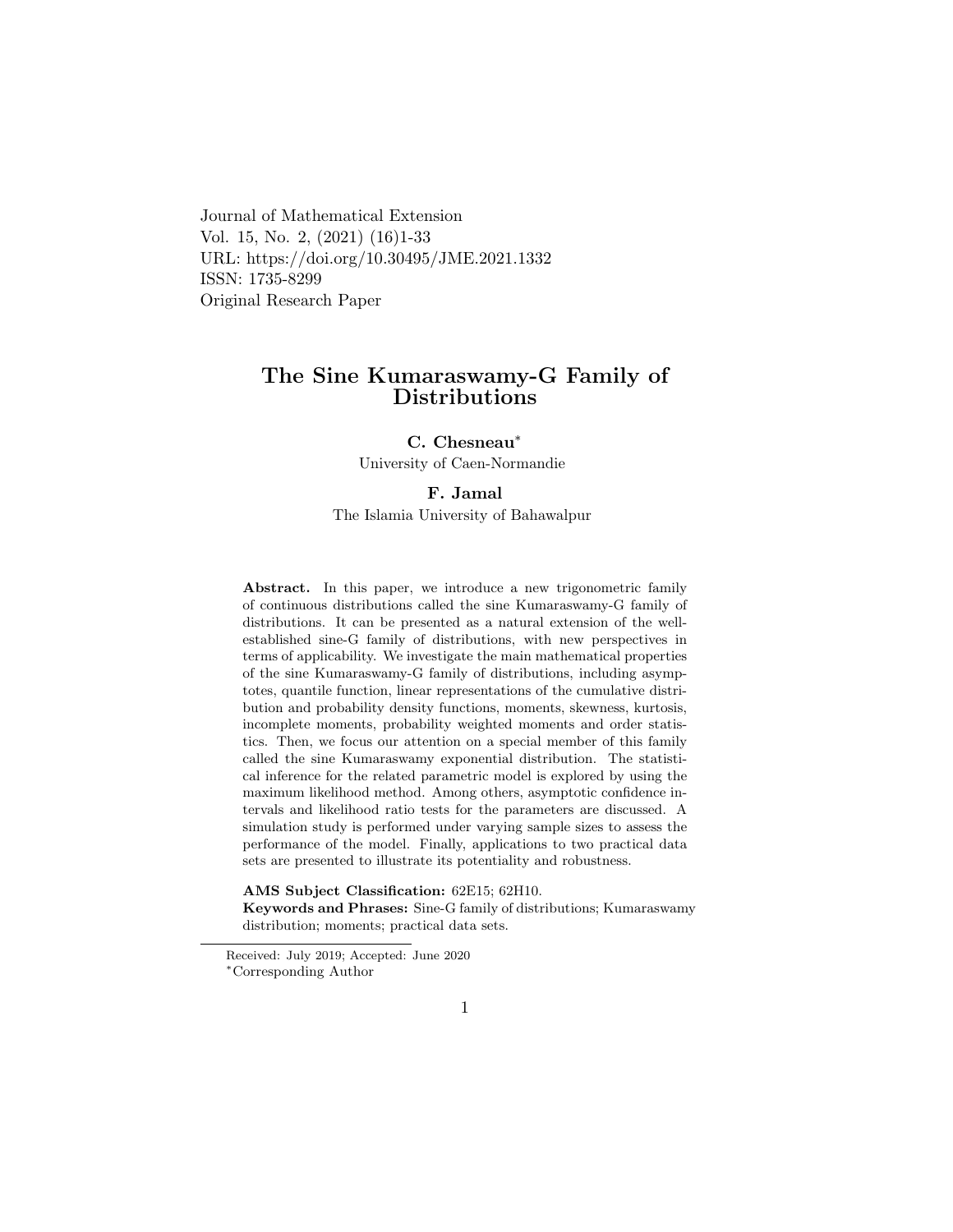## 1 Introduction

In recent years, much attention has been paid to the construction of trigonometric families of distributions. The advantages of these families are to keep a balance between a relative simplicity in their definitions, allowing a perfect comprehension of their mathematical properties, and a great applicability for modelling various kinds of practical data sets. These two points follow from an appropriate use of flexible trigonometric functions. To our knowledge, the pioneer trigonometric family of distributions is the sine-G family of distributions introduced by [\[12\]](#page-30-0) and [\[20\]](#page-31-0). A brief description of this family is presented below. Let  $G(x)$  be the cumulative distribution function (cdf) of an univariate continuous distribution and  $g(x)$  be the corresponding probability density function (pdf). Then, the sine-G family of distributions is characterized by the cdf given by

<span id="page-1-0"></span>
$$
F(x) = \sin\left(\frac{\pi}{2}G(x)\right), \qquad x \in \mathbb{R}.\tag{1}
$$

The related pdf is given by

$$
f(x) = \frac{\pi}{2}g(x)\cos\left(\frac{\pi}{2}G(x)\right), \qquad x \in \mathbb{R}.
$$

Thus, simple functions are involved and it is proved in [\[12\]](#page-30-0), [\[20\]](#page-31-0) and [\[23\]](#page-31-1) that the flexibility of  $G(x)$  can be significantly enriched by the sine transformation. The related parametric models take advantage of these properties for a nice fitting of various kinds of data sets. By exploiting the flexible nature of various trigonometric transformations, other trigonometric families of distributions have been developed. See, for instance, the cos-G family of distributions by  $[20]$  and  $[24]$ , the tan-G family of distributions by  $[20]$ ,  $[21]$  and  $[2]$ , the sec-G family of distributions by  $[20]$  and  $[22]$ , the new sine-G family of distributions by  $[14]$ , the T-X-Tan-G by [\[1\]](#page-29-1), the CS-G family of distributions by [\[3\]](#page-29-2) and the TransSC-G family of distributions by [\[10\]](#page-30-2).

In this paper, we propose a new trigonometric family of continuous distributions, called the sine Kumaraswamy-G family of distributions. It can be viewed as a "two power shape parameters generalization" of the former sine-G family of distributions. We describe it as follows. Let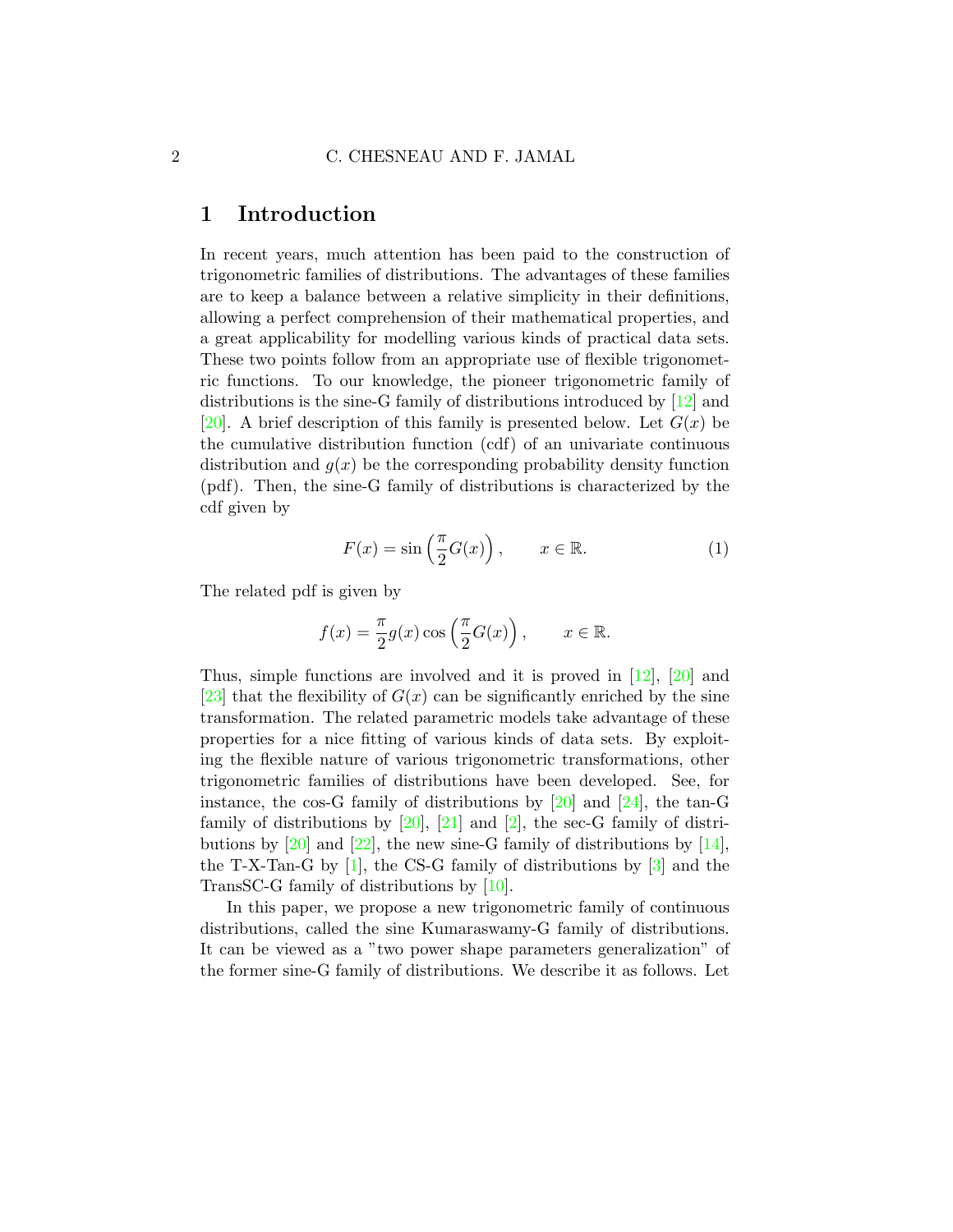$a > 0, b > 0, G(x)$  be the cdf of an univariate continuous distribution and  $g(x)$  be the corresponding pdf. Then, the sine Kumaraswamy-G family of distributions is characterized by the cdf given by

<span id="page-2-1"></span><span id="page-2-0"></span>
$$
F(x) = \cos\left(\frac{\pi}{2}[1 - G(x)^a]^b\right), \quad x \in \mathbb{R}.\tag{2}
$$

The corresponding pdf is obtained as

$$
f(x) = \frac{\pi}{2} abg(x)G(x)^{a-1} [1 - G(x)^a]^{b-1} \sin\left(\frac{\pi}{2}[1 - G(x)^a]^b\right), \quad x \in \mathbb{R}.
$$
\n(3)

As indicated by its name, by using a trigonometric formula, we can show that  $F(x)$  is obtained by the composition of the sine-G cdf given as  $(1)$ and the Kumaraswamy-G cdf specified by  $H(x) = 1 - [1 - G(x)^{a}]^{b}$ ,  $x \in \mathbb{R}$ . Further details and applications on the Kumaraswamy-G family of distributions can be found in [\[4\]](#page-30-3), [\[16\]](#page-31-5), [\[7\]](#page-30-4) and [\[19\]](#page-31-6). The roles of a and b are to add more flexibility to the former cdf  $G(x)$ , allowing the construction of models which take into account precise characteristics of various data sets. One can notice that, for  $b = 1$ ,  $F(x)$  becomes  $F(x) = \sin((\pi/2)G(x)^a)$ , which is the cdf of the sine exp-G family of distributions (new in the literature to the best of our knowledge, but very natural to consider) and for  $a = b = 1$ , we rediscover the cdf of the sine-G family of distributions. The idea of combining trigonometric and Kumaraswamy-G families of distributions finds trace in [\[20,](#page-31-0) Chapter 6], but for the sec-G family of distributions (not the sine-G one) and with the specific Kumaraswamy-Weibull distribution as baseline (not the general Kumaraswamy-G family of distributions, i.e., for any  $G(x)$ ). Thus, the sine Kumaraswamy-G family of distributions remains new in the literature and deserves a complete study, which is the aim of this paper. After providing a comprehensive treatment of its mathematical properties, we focus our attention on a special member of this family, defined with the exponential distribution as baseline. It is called the sine Kumaraswamy exponential distribution. Then, we consider it as a parametric statistical model, with the estimation of the unknown parameters via the maximum likelihood method. We take advantage of the existing convergence properties of this method to present a solid model for data analysis. This is illustrated by the means of two practical sets.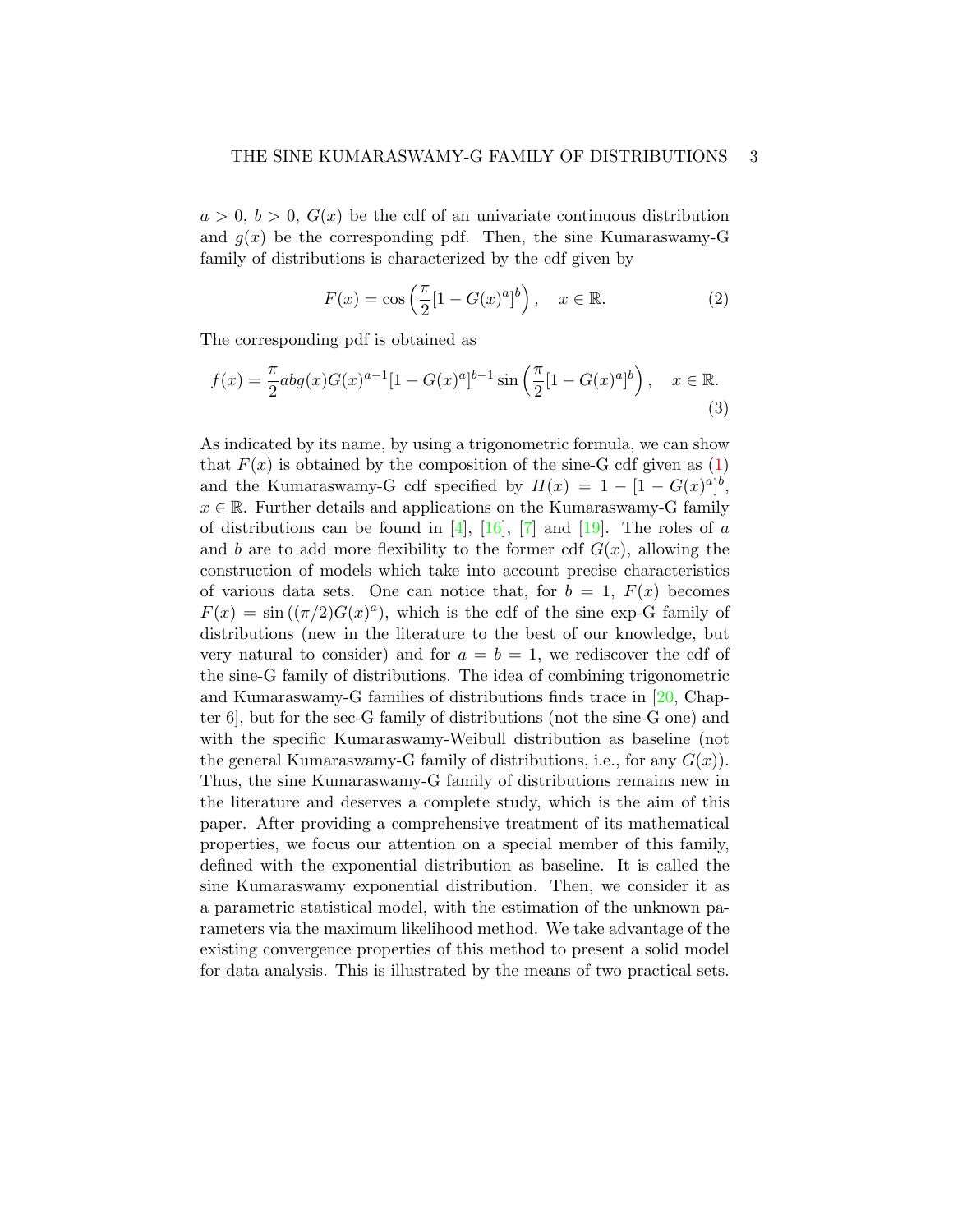In particular, we show that the proposed model is better, in some sense, to well-recognized competitive models of the literature.

The rest of the paper is organized as follows. In Section [2,](#page-3-0) the main features of the sine Kumaraswamy-G family of distributions are explored. Then, the sine Kumaraswamy exponential distribution is studied in detail in Section [3.](#page-13-0) In Section [4,](#page-18-0) it is considered as a parametric model, with a statistical inference study, including concrete applications. Conclusions are given in Section [5](#page-28-0)

# <span id="page-3-0"></span>2 Main features

In this section, we investigate the main features of the sine Kumaraswamy-G family of distributions. We recall that it is characterized by the cdf  $F(x)$  given by [\(2\)](#page-2-0) and the related pdf  $f(x)$  specified by [\(3\)](#page-2-1).

#### 2.1 Main functions

We now express the main functions of interest of the sine Kumaraswamy-G family of distributions. The corresponding survival function (sf) is given by

$$
S(x) = 1 - F(x) = 2 \left[ \sin \left( \frac{\pi}{4} [1 - G(x)^a]^b \right) \right]^2, \quad x \in \mathbb{R}.
$$

We deduce the hazard rate function (hrf) sine Kumaraswamy-G family defined by

$$
h(x) = \frac{f(x)}{S(x)}
$$
  
=  $\frac{\pi}{2} abg(x)G(x)^{a-1}[1 - G(x)^{a}]^{b-1} \cot\left(\frac{\pi}{4}[1 - G(x)^{a}]^{b}\right), \quad x \in \mathbb{R}.$ 

The corresponding cumulative hazard rate function (chrf) is

$$
\Omega(x) = -\log[S(x)] = -\log(2) - 2\log\left[\sin\left(\frac{\pi}{4}[1 - G(x)^a]^b\right)\right], \quad x \in \mathbb{R}.
$$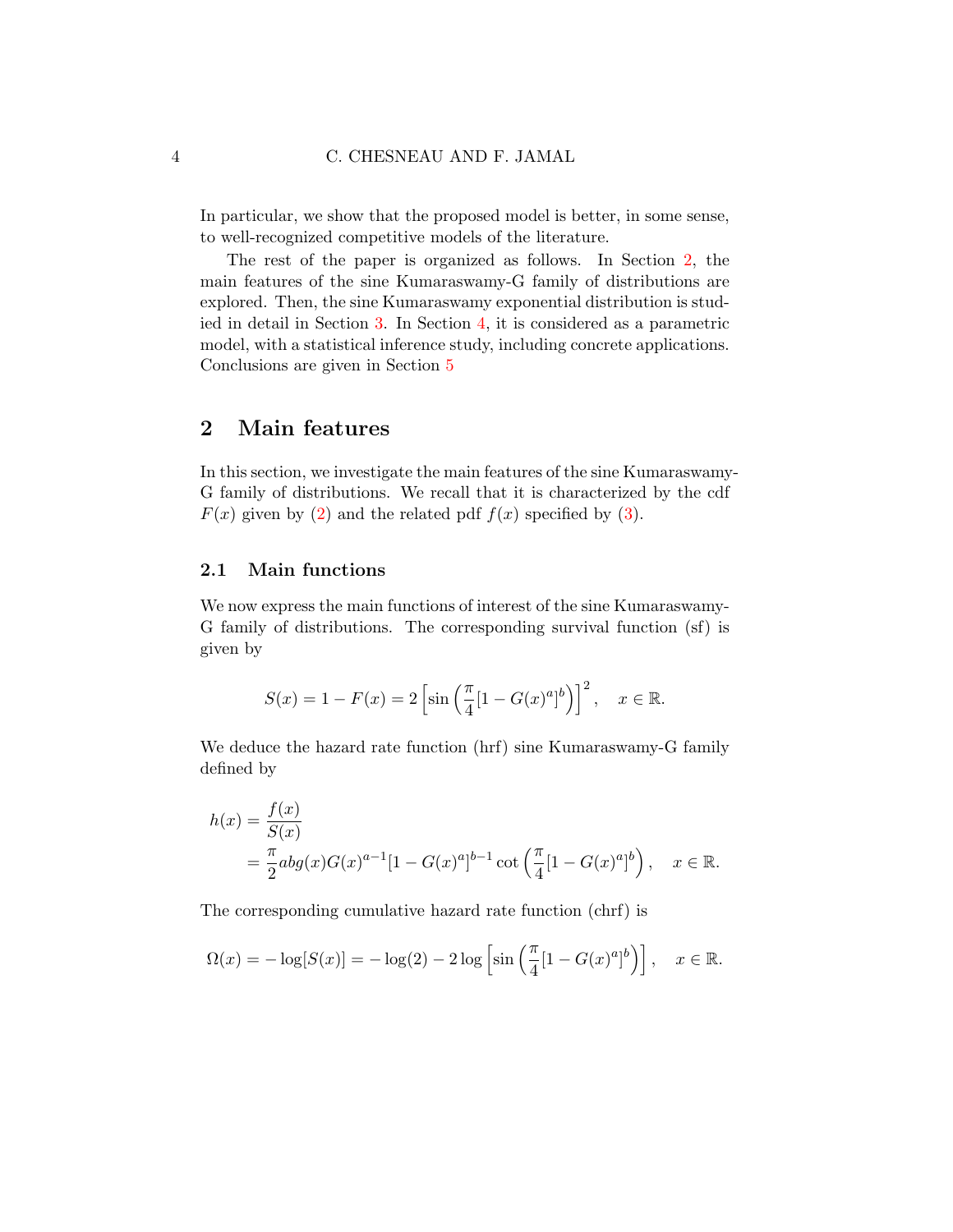Another central function of the sine Kumaraswamy-G family of distributions is the quantile function (qf) obtained as

$$
Q(y) = Q_G \left( \left[ 1 - \left\{ \frac{2}{\pi} \arccos(y) \right\}^{1/b} \right]^{1/a} \right), \quad y \in (0, 1), \tag{4}
$$

where  $Q_G(y)$  denotes the qf corresponding to  $G(x)$ . Let us recall that  $Q(y)$  is characterized by the non-linear equation  $F(Q(y)) = Q(F(y)) =$  $y, y \in (0, 1)$ . The median is given by

<span id="page-4-0"></span>
$$
M = Q_G \left( \left[ 1 - \left\{ \frac{2}{\pi} \arccos(0.5) \right\}^{1/b} \right]^{1/a} \right),\,
$$

with  $arccos(0.5) \approx 1.04719755$ . The qf is also involved in the following key result: for a random variable  $U$  having the uniform distribution on the unit interval, the random variable X defined by  $X = Q(U)$  has the cdf [\(2\)](#page-2-0). Others uses of the qf will be developed in the next.

#### 2.2 Asymptotic properties

Let us now investigate the asymptotic properties of the functions  $F(x)$ ,  $f(x)$  and  $h(x)$ . As  $G(x) \to 0$ , by using the equivalence  $(1-y^a)^b \sim 1-by^a$ when  $y \to 0$ , we have

$$
F(x) \sim \frac{\pi}{2}bG(x)^a
$$
,  $f(x) \sim \frac{\pi}{2}abg(x)G(x)^{a-1}$ ,  $h(x) \sim \frac{\pi}{2}abg(x)G(x)^{a-1}$ .

As  $G(x) \to 1$ , by using  $\cos(y) \sim 1 - y^2/2$  when  $y \to 0$ , we have

$$
F(x) \sim 1 - \frac{\pi^2}{8} [1 - G(x)^a]^{2b}, \quad f(x) \sim \frac{\pi^2}{4} abg(x) [1 - G(x)^a]^{2b-1},
$$

$$
h(x) \sim 2abg(x) [1 - G(x)^a]^{-1}.
$$

The convergence and limits of  $f(x)$  and  $h(x)$  can not be determined in full generality; they depend on a, b and the definition of  $G(x)$  (and  $g(x)$ ) a fortiori).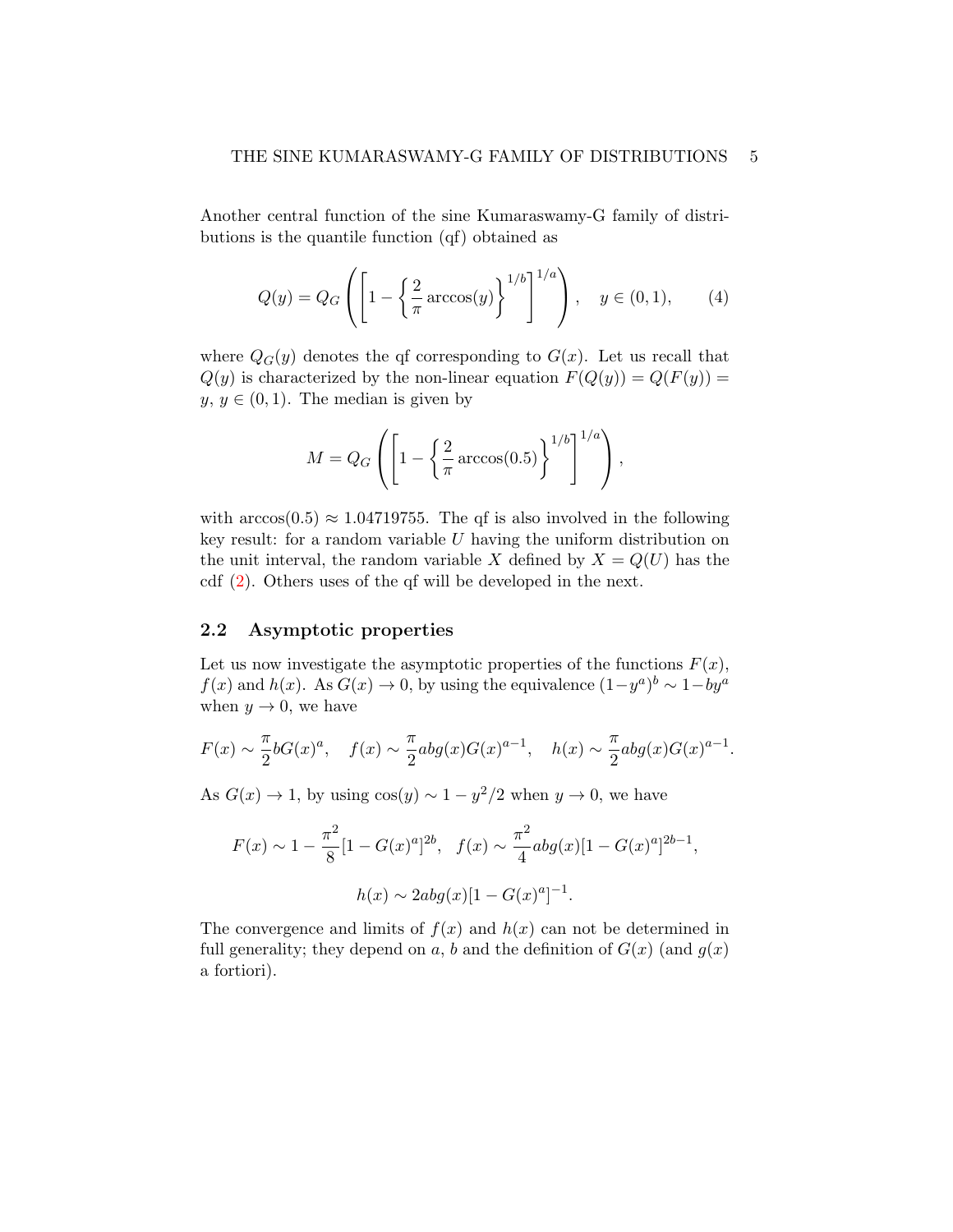### 2.3 Critical points

Any critical point of  $f(x)$ , say  $x_0$ , satisfies the following equation:  $[\log(f(x))' \mid_{x=x_0}=0, \text{ i.e.},$ 

$$
\frac{g'(x_0)}{g(x_0)} + (a-1)\frac{g(x_0)}{G(x_0)} - (b-1)\frac{ag(x_0)G(x_0)^{a-1}}{1 - G(x_0)^a} - \frac{\pi}{2}abg(x_0)G(x_0)^{a-1}[1 - G(x_0)^a]^{b-1}\cot\left(\frac{\pi}{2}[1 - G(x_0)^a]^b\right) = 0.
$$
 (5)

By investigating the sign of  $\tau = [\log(f(x))' |_{x=x_0}$ , we can determine the nature of  $x_0$ ; it corresponds to a maximum point if  $\tau < 0$ , a minimum point if  $\tau > 0$  and a point of inflection if  $\tau = 0$ .

Similarly, any critical point of  $h(x)$ , say  $x_*$ , satisfies the following equation:  $[\log(h(x))' |_{x=x_*} = 0$ , i.e.,

<span id="page-5-1"></span><span id="page-5-0"></span>
$$
\frac{g'(x_*)}{g(x_*)} + (a-1)\frac{g(x_*)}{G(x_*)} - (b-1)\frac{ag(x_*)G(x_*)^{a-1}}{1 - G(x_*)^a} \n+ \frac{\pi}{2}abg(x_*)G(x_*)^{a-1}[1 - G(x_*)^a]^{b-1} \times \n\left[\cot\left(\frac{\pi}{4}[1 - G(x_*)^a]^b\right) - \cot\left(\frac{\pi}{2}[1 - G(x_*)^a]^b\right)\right] = 0.
$$
\n(6)

Also, the sign of  $\theta = [\log(h(x))' |_{x=x_*}]$  is informative concerning the nature of  $x_*$ .

#### 2.4 Linear representations

Here, some linear representations for  $F(x)$  and  $f(x)$  are determined. It follows from the series expansion of the cosine function that

$$
F(x) = \cos\left(\frac{\pi}{2}[1 - G(x)^a]^b\right) = \sum_{k=0}^{+\infty} \frac{(-1)^k}{(2k)!} \frac{\pi^{2k}}{2^{2k}} [1 - G(x)^a]^{2bk}.
$$

Furthermore, the generalized binomial formula gives

$$
[1 - G(x)^{a}]^{2bk} = \sum_{\ell=0}^{+\infty} {2bk \choose \ell} (-1)^{\ell} G(x)^{a\ell},
$$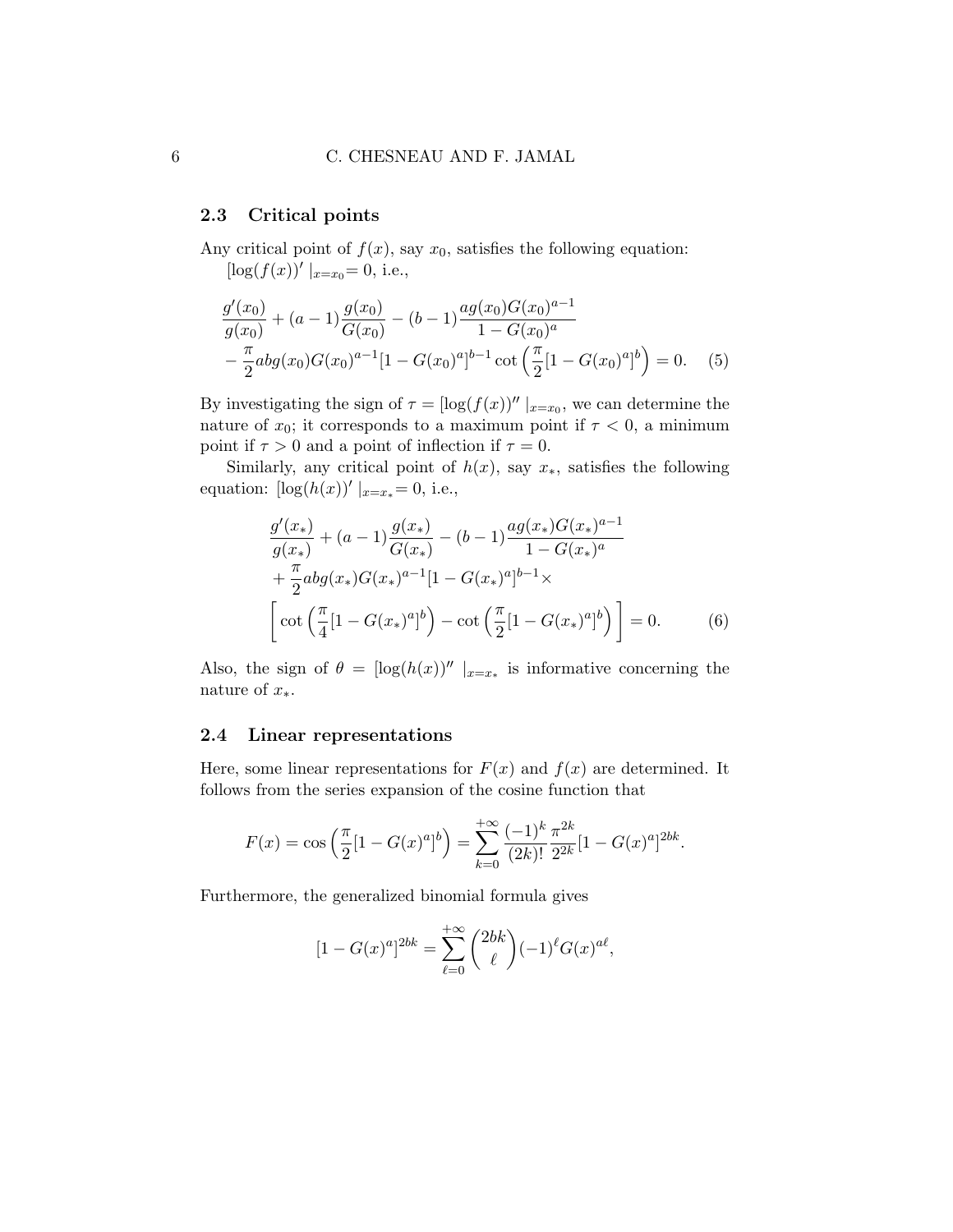where  $\binom{2bk}{\ell}$  $\binom{bk}{\ell} = 2bk(2bk - 1) \dots (2bk - \ell + 1)/\ell!$ . We immediately deduce the following linear representation for  $F(x)$ :

$$
F(x) = \sum_{\ell=0}^{+\infty} a_{\ell} G(x)^{a_{\ell}}, \quad a_{\ell} = (-1)^{\ell} \sum_{k=0}^{+\infty} \frac{(-1)^{k}}{(2k)!} \frac{\pi^{2k}}{2^{2k}} {2k \choose \ell}. \tag{7}
$$

Upon differentiation, we obtain the following linear representation for  $f(x)$ :

<span id="page-6-3"></span><span id="page-6-0"></span>
$$
f(x) = \sum_{\ell=1}^{+\infty} a_{\ell} [a\ell g(x) G(x)^{a\ell-1}].
$$
 (8)

Thus, some mathematical properties of the sine Kumaraswamy-G family of distributions can be derived from these expansions and the properties of the exp-G family of distributions.

Alternatively, one can investigate linear representations for  $F(x)$  and  $f(x)$  in terms of the sf related to  $G(x)$ , i.e.,  $S_G(x) = 1 - G(x)$ . This can be more useful if  $S_G(x)$  is more tractable than  $G(x)$ . By using the generalized binomial formula, we have

<span id="page-6-1"></span>
$$
G(x)^{a\ell} = \sum_{m=0}^{+\infty} {a\ell \choose m} (-1)^m S_G(x)^m.
$$

It follows from [\(7\)](#page-6-0) that

$$
F(x) = \sum_{m=0}^{+\infty} b_m S_G(x)^m, \quad b_m = (-1)^m \sum_{\ell=0}^{+\infty} {a\ell \choose m} a_\ell.
$$
 (9)

Upon differentiation, we obtain the following linear representation for  $f(x)$ :

<span id="page-6-2"></span>
$$
f(x) = \sum_{m=1}^{+\infty} b_m^* \left[ mg(x) S_G(x)^{m-1} \right], \quad b_m^* = -b_m. \tag{10}
$$

Applications of  $(9)$  and  $(10)$  will be proposed in Section [3](#page-13-0) for a given cdf  $G(x)$ .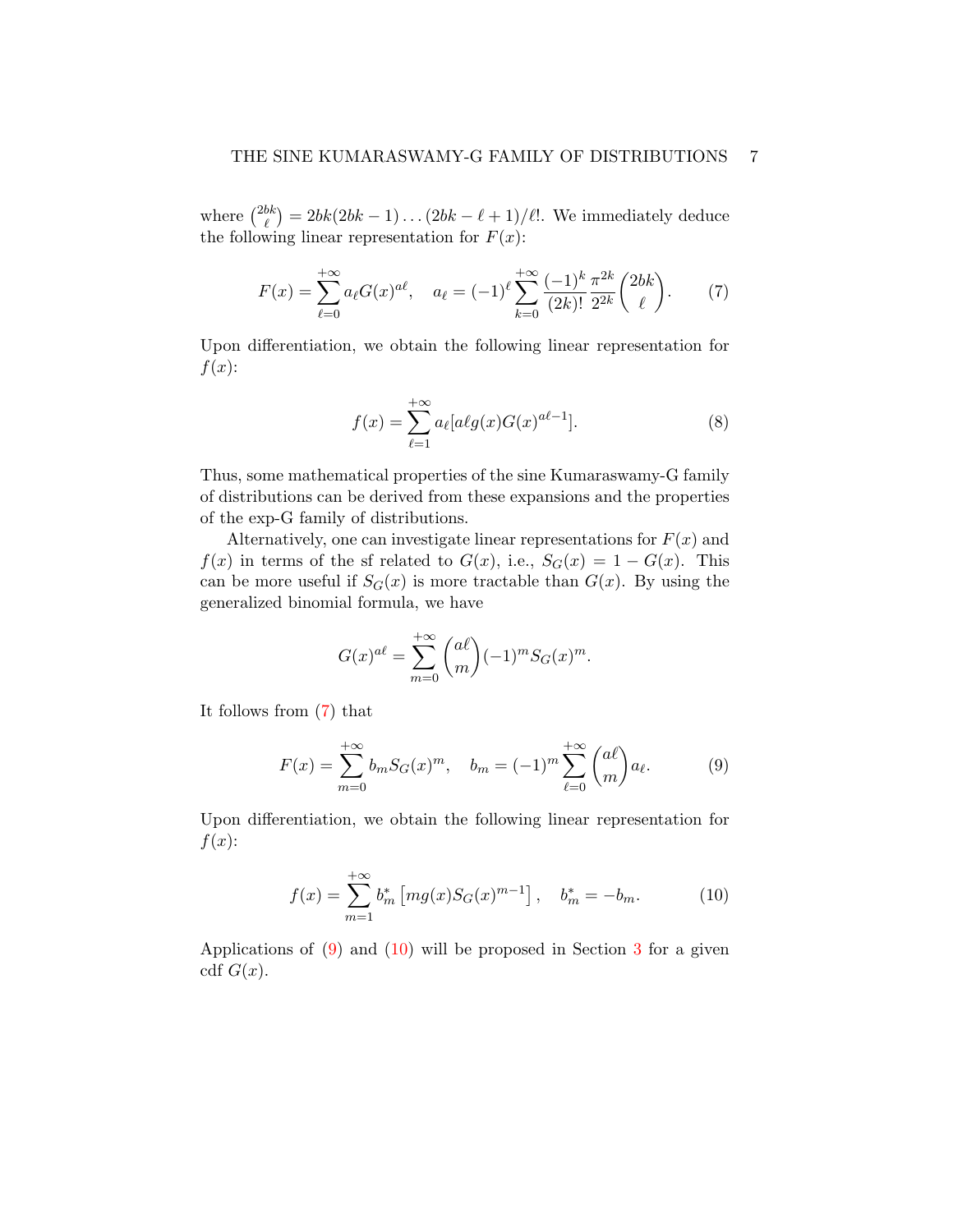### 2.5 Moments

Hereafter, it is supposed that all the presented quantities exist (integral, sum...), and that the exchange of the integral and sum signs is valid.

Let  $r$  be an integer. Then, the  $r$ -th moment of the sine Kumaraswamy-G family of distributions is given by

$$
\mu'_{r} = \int_{-\infty}^{+\infty} x^{r} f(x) dx
$$
  
= 
$$
\int_{-\infty}^{+\infty} x^{r} \frac{\pi}{2} abg(x) G(x)^{a-1} [1 - G(x)^{a}]^{b-1} \sin \left( \frac{\pi}{2} [1 - G(x)^{a}]^{b} \right) dx.
$$

By applying the change of variable  $x = Q(y)$ , where  $Q(y)$  denotes the qf expressed as  $(4)$ , we get

$$
\mu'_{r} = \int_{0}^{1} Q(y)^{r} dy = \int_{0}^{1} \left[ Q_G \left( \left[ 1 - \left\{ \frac{2}{\pi} \arccos(y) \right\}^{1/b} \right]^{1/a} \right) \right]^{r} dy.
$$

This integral may be not expressed simply with standard integral techniques. However, in most of the cases, for given  $G(x)$ , a, b and r, it can be evaluated numerically by the use of a modern mathematical software.

Alternatively, linear representations of  $\mu'_r$  can be derived to [\(8\)](#page-6-3) or  $(10)$ , according to the definition of  $G(x)$ . Indeed, by using  $(8)$ , we have

$$
\mu'_{r} = \sum_{\ell=1}^{+\infty} a_{\ell} \int_{-\infty}^{+\infty} x^{r} \left[ a\ell g(x) G(x)^{a\ell-1} \right] dx
$$

$$
= \sum_{\ell=1}^{+\infty} a_{\ell} \int_{0}^{1} \left[ a\ell y^{a\ell-1} Q_{G}(y)^{r} \right] dy.
$$

Similarly, by using  $(10)$ , we obtain

<span id="page-7-0"></span>
$$
\mu'_{r} = \sum_{m=1}^{+\infty} b_{m}^{*} \int_{-\infty}^{+\infty} x^{r} \left[ mg(x) S_{G}(x)^{m-1} \right] dx
$$

$$
= \sum_{m=1}^{+\infty} b_{m}^{*} \int_{0}^{1} \left[ my^{m-1} Q_{G}(1-y)^{r} \right] dy. \tag{11}
$$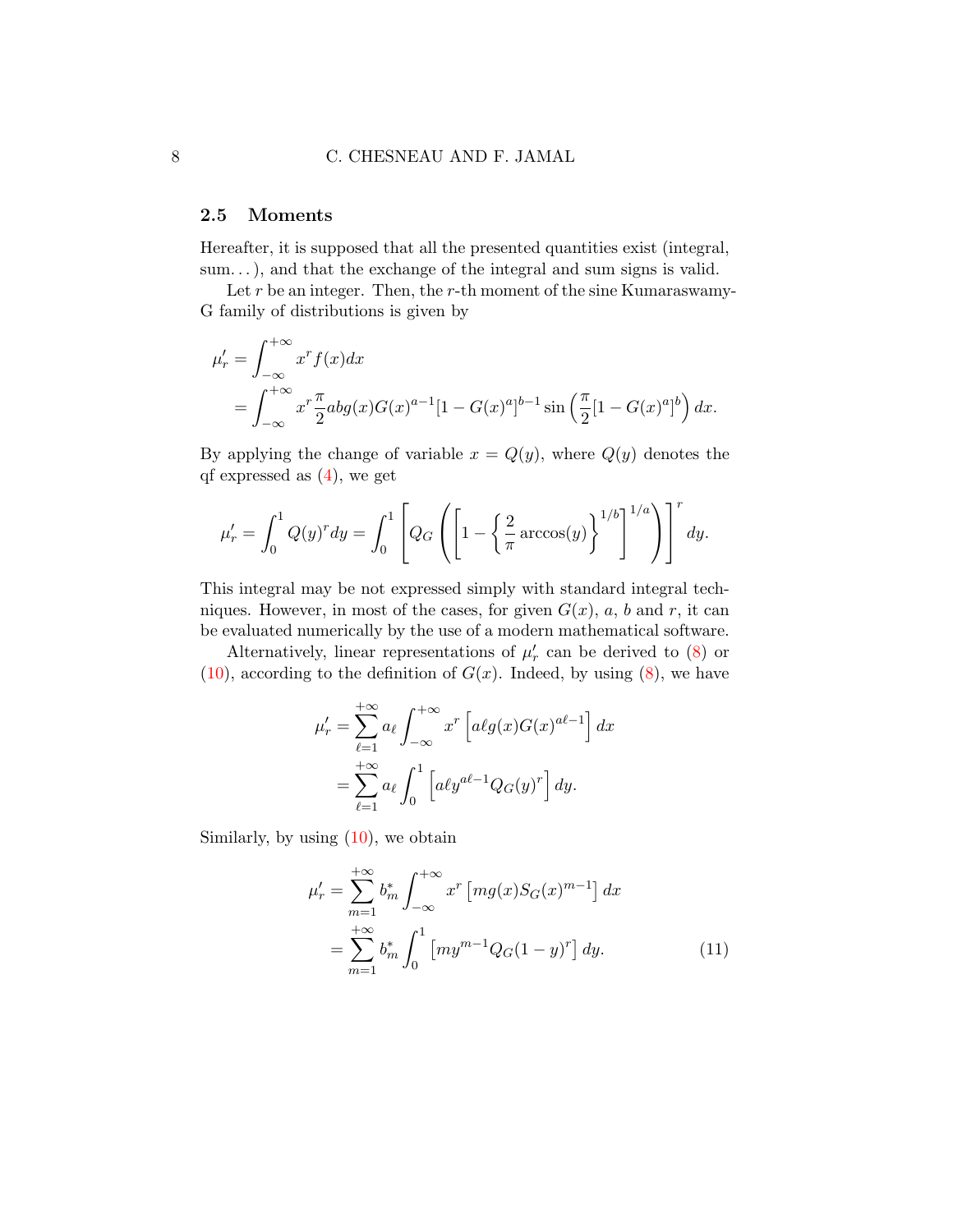Especially, the mean is given by  $\mu = \mu'_1$  and the variance is defined by  $\sigma^2 = \mu'_2 - \mu^2$ . Also, the r-th central moment is given by

$$
\mu_r = \int_{-\infty}^{+\infty} (x - \mu)^r f(x) dx = \sum_{k=0}^r \binom{r}{k} (-1)^k (\mu'_1)^k \mu'_{r-k}
$$

and the r-th descending factorial moment is given as

$$
\mu'_{(r)} = \int_{-\infty}^{+\infty} x(x-1)(x-r+1)f(x)dx = \sum_{k=0}^{r} s_{sti}(r,k)\mu'_{k},
$$

where  $s_{sti}(r, k)$  denotes the Stirling number of the first kind defined by  $s_{sti}(r, k) = (1/k!)[x(x-1)...(x-r+1)]^{(k)}|_{x=0}$ . We end this subsection by mentioning that the moment generating function can be obtained by invoking arguments similar to those used for  $\mu'_r$ .

### 2.6 Skewness and kurtosis

In the context of distributions, let us recall that the skewness corresponds to the asymmetry and the kurtosis corresponds to the tailedness. A useful skewness measure is

<span id="page-8-1"></span><span id="page-8-0"></span>
$$
CS = \frac{\mu_3}{\mu_2^{3/2}} = \frac{\mu'_3 - 3\mu'_2\mu + 2\mu^3}{\sigma^3}.
$$
 (12)

Also, a kurtosis measure is

$$
CK = \frac{\mu_4}{\mu_2^2} = \frac{\mu_4' - 4\mu_3'\mu + 6\mu_2'\mu^2 - 3\mu_4'}{\sigma^4}.
$$
 (13)

If the moments do not exist (mainly depending on the definition of  $G(x)$ , we can envisage measures of skewness and kurtosis depending on the qf given by  $(4)$ . For instance, for a skewness measure, we can use the Bowley skewness defined by

$$
B = \frac{Q(3/4) + Q(1/4) - 2Q(2/4)}{Q(3/4) - Q(1/4)}.
$$

See [\[11\]](#page-30-5). For a kurtosis measure, we can use the Moors kurtosis defined by

$$
M = \frac{Q(3/8) - Q(1/8) + Q(7/8) - Q(5/8)}{Q(6/8) - Q(2/8)}.
$$

Details and applications on them can be found in [\[15\]](#page-30-6).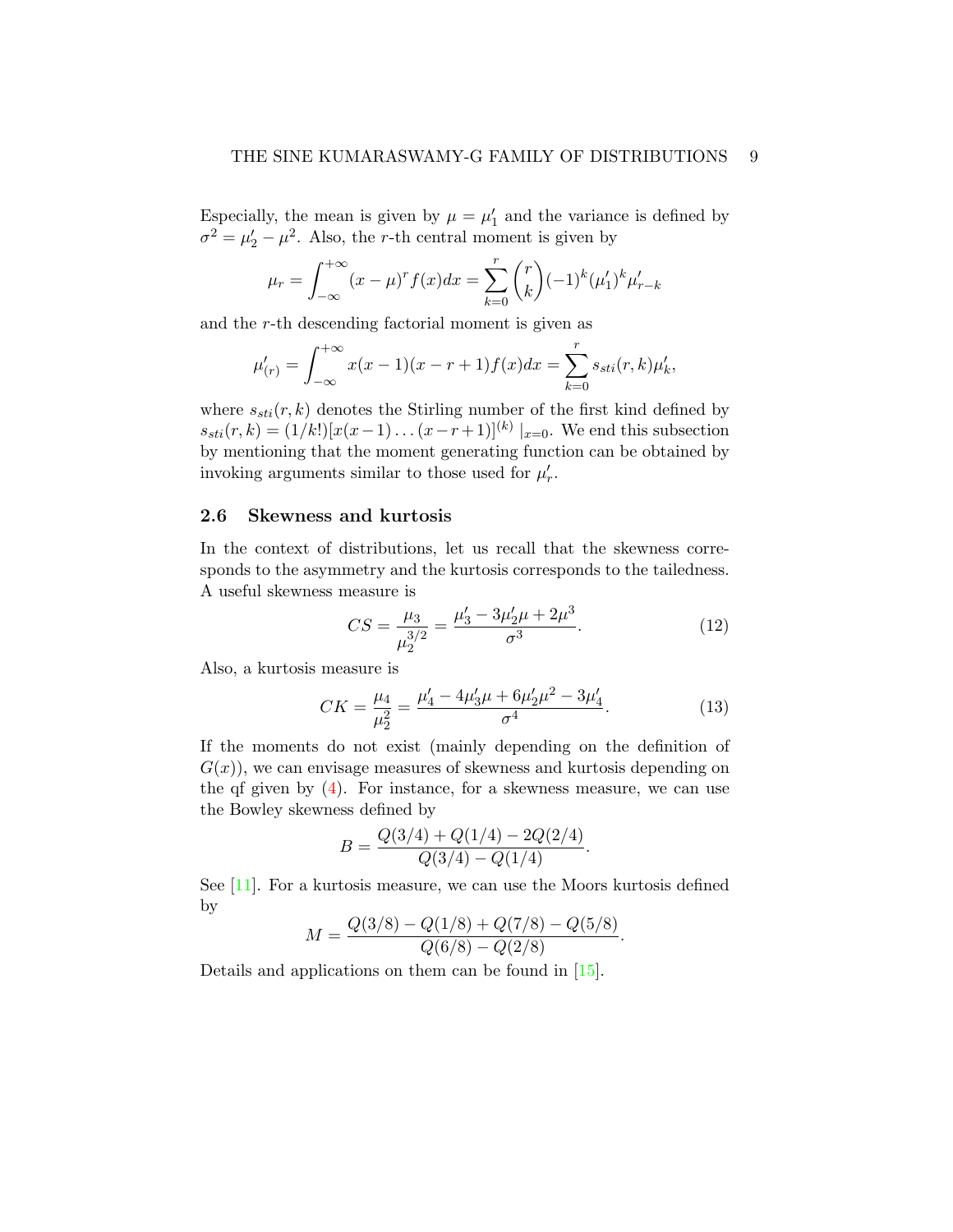### 2.7 Incomplete mean and consorts

Let  $t \in \mathbb{R}$ . The incomplete mean of the sine Kumaraswamy-G family of distributions is given as

$$
\mu^*(t) = \int_{-\infty}^t x f(x) dx
$$
  
= 
$$
\int_{-\infty}^t x \frac{\pi}{2} abg(x)G(x)^{a-1}[1 - G(x)^a]^{b-1} \sin\left(\frac{\pi}{2}[1 - G(x)^a]^b\right) dx.
$$

Equivalently, we have

$$
\mu^*(t) = \int_0^{\cos\left(\frac{\pi}{2}\left[1 - G(t)^a\right]^b\right)} \left[Q_G\left(\left[1 - \left\{\frac{2}{\pi}\arccos(y)\right\}^{1/b}\right]^{1/a}\right)\right]^r dy.
$$

For given  $G(x)$ , a, b and t, this integral can be evaluated numerically.

Alternatively, we can use the linear representation given by [\(8\)](#page-6-3) and  $(10)$ . Indeed, by using  $(8)$ , we have

$$
\mu^*(t) = \sum_{\ell=1}^{+\infty} a_{\ell} \int_{-\infty}^t x \left[ a\ell g(x) G(x)^{a\ell-1} \right] dx
$$
  
= 
$$
\sum_{\ell=1}^{+\infty} a_{\ell} \int_0^{G(t)} \left[ a\ell y^{a\ell-1} Q_G(y) \right] dy.
$$

Similarly, by using  $(10)$ , we obtain

$$
\mu^*(t) = \sum_{m=1}^{+\infty} b_m^* \int_{-\infty}^t x \left[ mg(x) S_G(x)^{m-1} \right] dx
$$
  
= 
$$
\sum_{m=1}^{+\infty} b_m^* \int_{S_G(t)}^1 \left[ my^{m-1} Q_G(1-y) \right] dy.
$$

From these expressions, several probabilistic quantities involving  $\mu^*(t)$ can be expressed. This is the case for the mean deviation about the mean expressed as

$$
\delta_1 = \int_{-\infty}^{+\infty} |x - \mu| f(x) dx = 2\mu F(\mu) - 2\mu^*(\mu)
$$
  
=  $2\mu \cos\left(\frac{\pi}{2}[1 - G(\mu)^a]^b\right) - 2\mu^*(\mu).$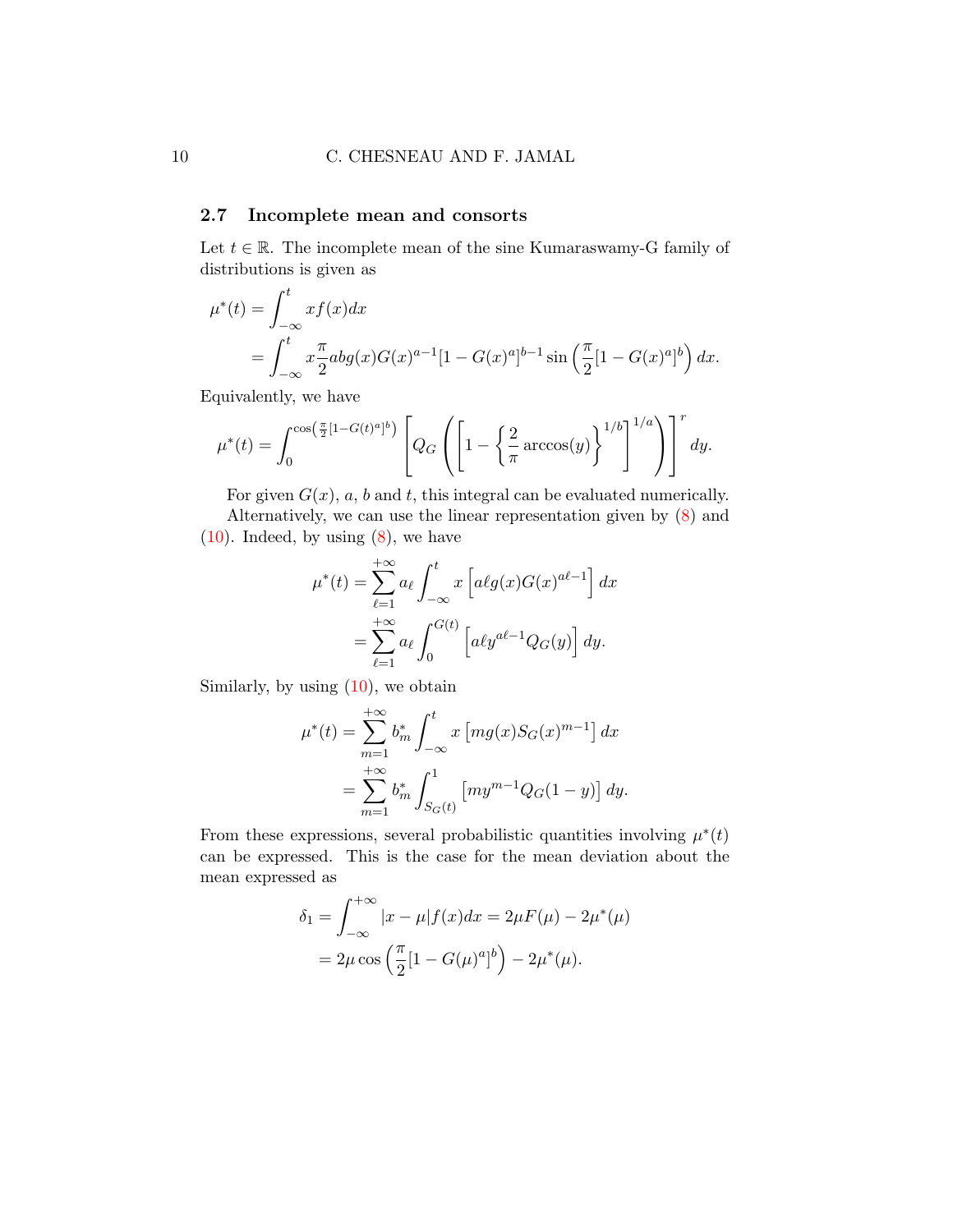One can also mention the mean deviation about the median given by  $\delta_2 = \int_{-\infty}^{+\infty} |x - M| f(x) dx = \mu - 2\mu^*(M)$ , the mean residual life given by  $m(t) = (1 - \mu^*(t))/S(t) - t$ , the mean waiting time defined by  $M(t) =$  $t - \mu^*(t) / F(t)$ , the Bonferroni curve specified by  $B(y) = \mu^*(Q(y))/(y\mu)$ with  $y \in (0,1)$  and the Lorenz curve given by  $L(y) = \mu^*(Q(y))/\mu$  with  $y \in (0, 1)$ .

#### 2.8 Probability weighted moments

Let r and s be two integers. We now investigate the  $(r, s)$ -th probability weighted moment of the sine Kumaraswamy-G family of distributions defined by

$$
\mu'_{r,s} = \int_{-\infty}^{+\infty} x^r F(x)^s f(x) dx
$$
  
= 
$$
\int_{-\infty}^{+\infty} x^r \left[ \cos \left( \frac{\pi}{2} [1 - G(x)^a]^b \right) \right]^s \frac{\pi}{2} abg(x) G(x)^{a-1} [1 - G(x)^a]^{b-1} \times
$$
  

$$
\sin \left( \frac{\pi}{2} [1 - G(x)^a]^b \right) dx.
$$

Note that  $\mu'_{r,0} = \mu'_{r}$ . Such probability weighted moments naturally appear in the determination of the moments of the order statistics, as we will see later. Another expression of  $\mu'_{r,s}$  is given by

$$
\mu_{r,s}' = \int_0^1 y^s \left[ Q_G \left( \left[ 1 - \left\{ \frac{2}{\pi} \arccos(y) \right\}^{1/b} \right]^{1/a} \right) \right]^r dy.
$$

For given  $G(x)$ , a, b, r and s, this integral can be evaluated numerically.

Alternatively, one can also investigate a linear representation for  $\mu'_{r,s}$ in terms of (raw) moments. Indeed, by applying a result established by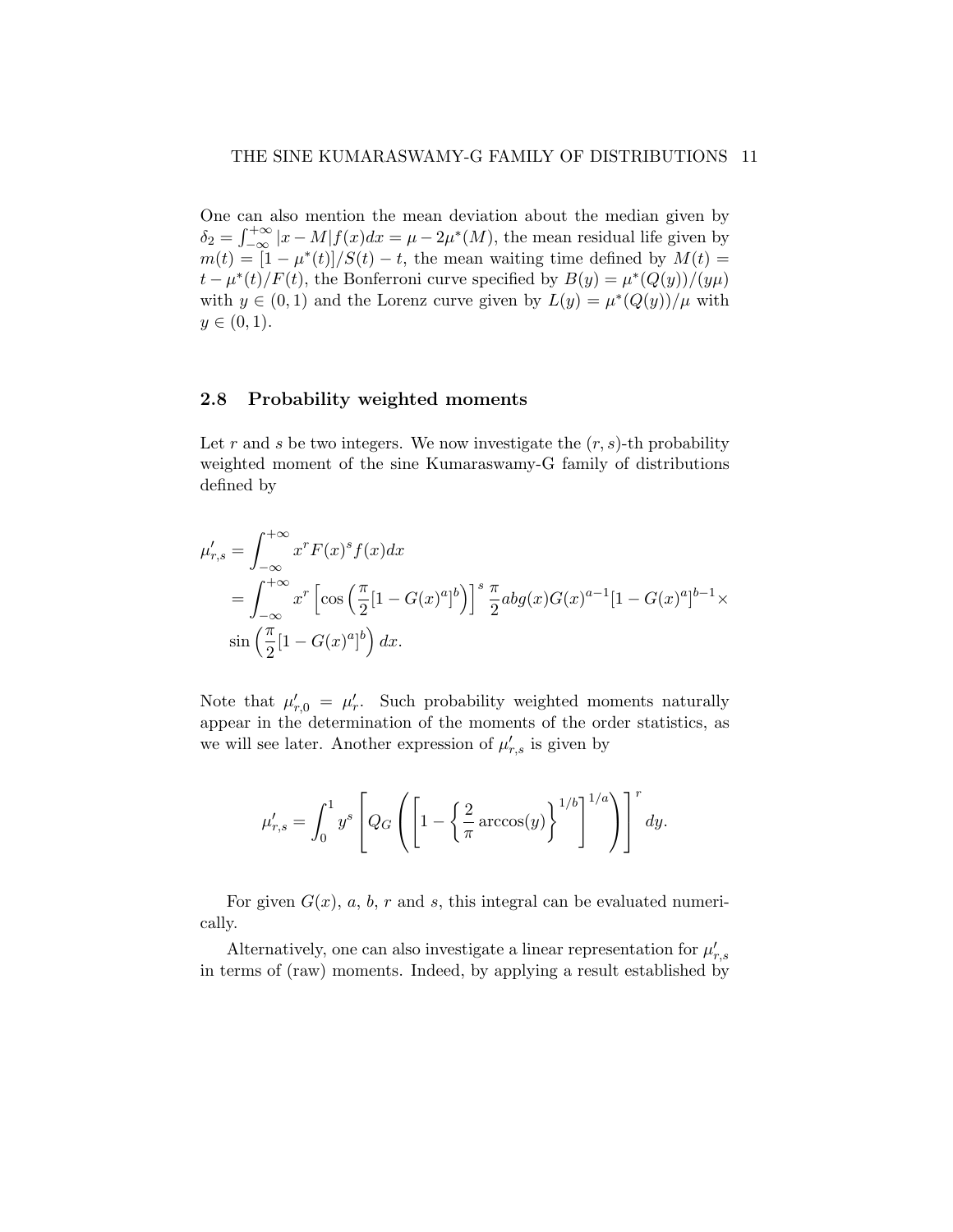[\[8,](#page-30-7) Paragraph 0.314], we have

$$
F(x)^{s+1} = \left[\cos\left(\frac{\pi}{2}[1 - G(x)^a]^b\right)\right]^{s+1}
$$
  
= 
$$
\left[\sum_{k=0}^{+\infty} \frac{(-1)^k \pi^{2k}}{(2k)!} [1 - G(x)^a]^{2bk}\right]^{s+1}
$$
  
= 
$$
\sum_{k=0}^{+\infty} c_{s,k} [1 - G(x)^a]^{2bk},
$$

where  $c_{s,0} = 1$  and, for any  $k \ge 1$ ,

$$
c_{s,k} = \frac{1}{k} \sum_{\ell=1}^k [\ell(s+2) - k] \frac{(-1)^{\ell}}{(2\ell)!} \frac{\pi^{2\ell}}{2^{2\ell}} c_{s,k-\ell}.
$$

The generalized binomial formula gives

$$
[1 - G(x)^{a}]^{2bk} = \sum_{\ell=0}^{+\infty} {2bk \choose \ell} (-1)^{\ell} G(x)^{a\ell}.
$$

So,

$$
F(x)^{s+1} = \sum_{\ell=0}^{+\infty} d_{s,\ell} G(x)^{a\ell}, \quad d_{s,\ell} = (-1)^{\ell} \sum_{k=0}^{+\infty} c_{s,k} {2bk \choose \ell}.
$$

Hence, by differentiation, we have

$$
F(x)^{s} f(x) = \sum_{\ell=1}^{+\infty} d_{s,\ell}^{*} \left[ a\ell g(x) G(x)^{a\ell-1} \right], \quad d_{s,\ell}^{*} = \frac{d_{s,\ell}}{s+1}.
$$

Therefore,

<span id="page-11-0"></span>
$$
\mu'_{r,s} = \sum_{\ell=1}^{+\infty} d^*_{s,\ell} \int_{-\infty}^{+\infty} x^r \left[ a\ell g(x) G(x)^{a\ell-1} \right] dx
$$
  
= 
$$
\sum_{\ell=1}^{+\infty} d^*_{s,\ell} \int_0^1 \left[ a\ell y^{a\ell-1} Q_G(y)^r \right] dy.
$$
 (14)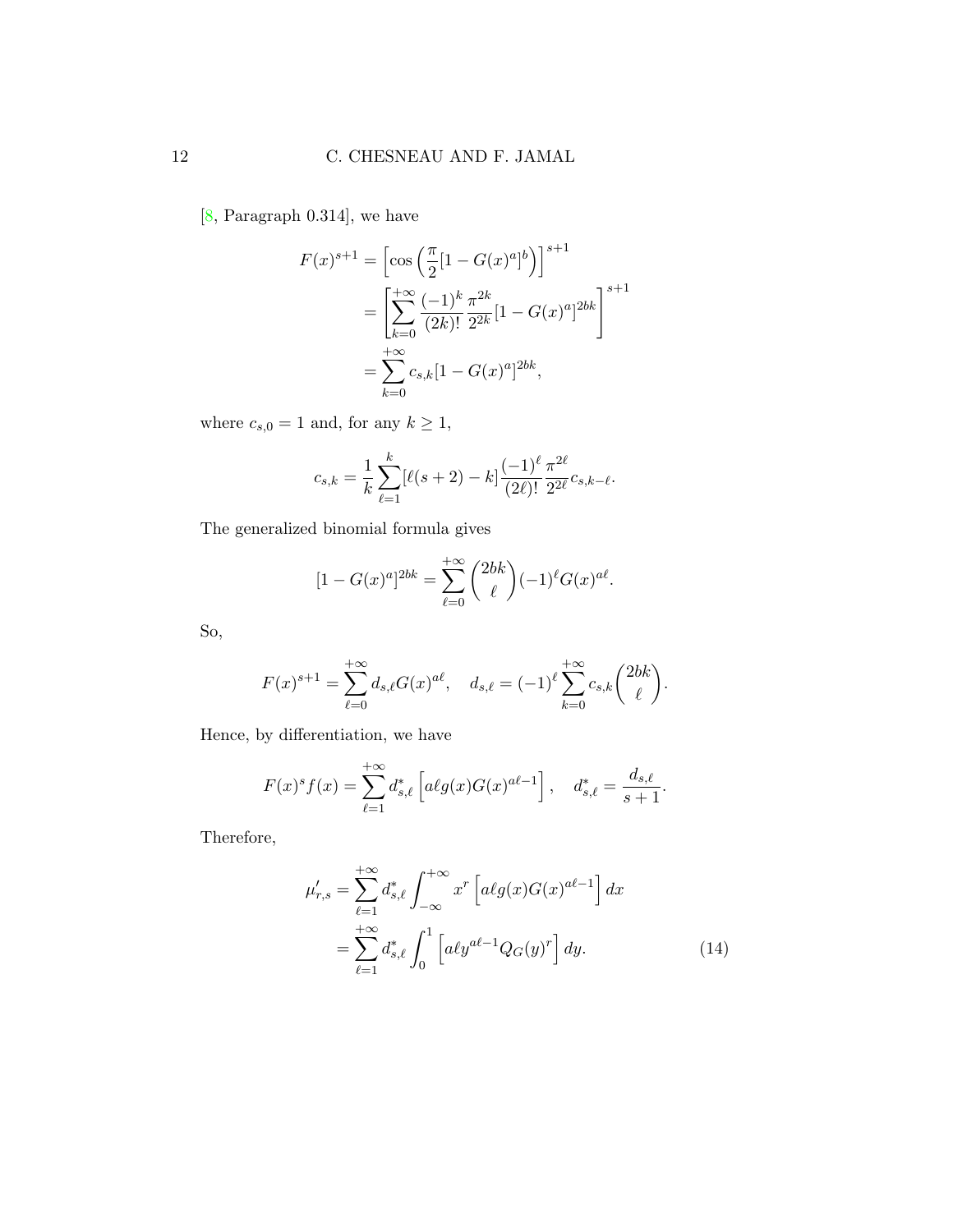In terms of  $S<sub>G</sub>(x)$ , by using the generalized binomial formula, we have

$$
F(x)^{s+1} = \sum_{m=0}^{+\infty} e_{s,m} S_G(x)^m, \quad e_{s,m} = (-1)^m \sum_{\ell=0}^{+\infty} d_{s,\ell} \binom{\alpha \ell}{m}.
$$

Hence, by differentiation, we have

$$
F(x)^{s} f(x) = \sum_{m=1}^{+\infty} e_{s,m}^{*} [mg(x)S_{G}(x)^{m-1}], \quad e_{s,m}^{*} = -\frac{e_{s,\ell}}{s+1}.
$$

So,

<span id="page-12-0"></span>
$$
\mu'_{r,s} = \sum_{m=1}^{+\infty} e^*_{s,m} \int_{-\infty}^{+\infty} x^r \left[ mg(x) S_G(x)^{m-1} \right] dx
$$
  
= 
$$
\sum_{m=1}^{+\infty} e^*_{s,m} \int_0^1 \left[ my^{m-1} Q_G(1-y)^r \right] dy.
$$
 (15)

#### <span id="page-12-1"></span>2.9 Order statistics

Here, we focus on the order statistics related to the sine Kumaraswamy-G family of distributions. Let  $X_1, \ldots, X_n$  be random sample having the sine Kumaraswamy-G cdf given as  $(2)$  and  $X_{i:n}$  be the *i*-th order statistic, i.e., the *i*-th random variable such that, by arranging  $X_1, \ldots, X_n$ in increasing order, we have  $X_{1:n} \leq X_{2:n} \leq \ldots \leq X_{n:n}$ . The complete theory about order statistics can be found in [\[6\]](#page-30-8). In particular, in our mathematical context, the cdf of  $X_{i:n}$  is obtained as

$$
F_{i:n}(x) = \frac{n!}{(i-1)!(n-i)!} \sum_{k=0}^{n-i} \frac{(-1)^k}{k+i} {n-i \choose k} F(x)^{k+i}
$$
  
= 
$$
\frac{n!}{(i-1)!(n-i)!} \sum_{k=0}^{n-i} \frac{(-1)^k}{k+i} {n-i \choose k} \left[ \cos \left( \frac{\pi}{2} [1 - G(x)^a]^b \right) \right]^{k+i},
$$
  
 $x \in \mathbb{R}.$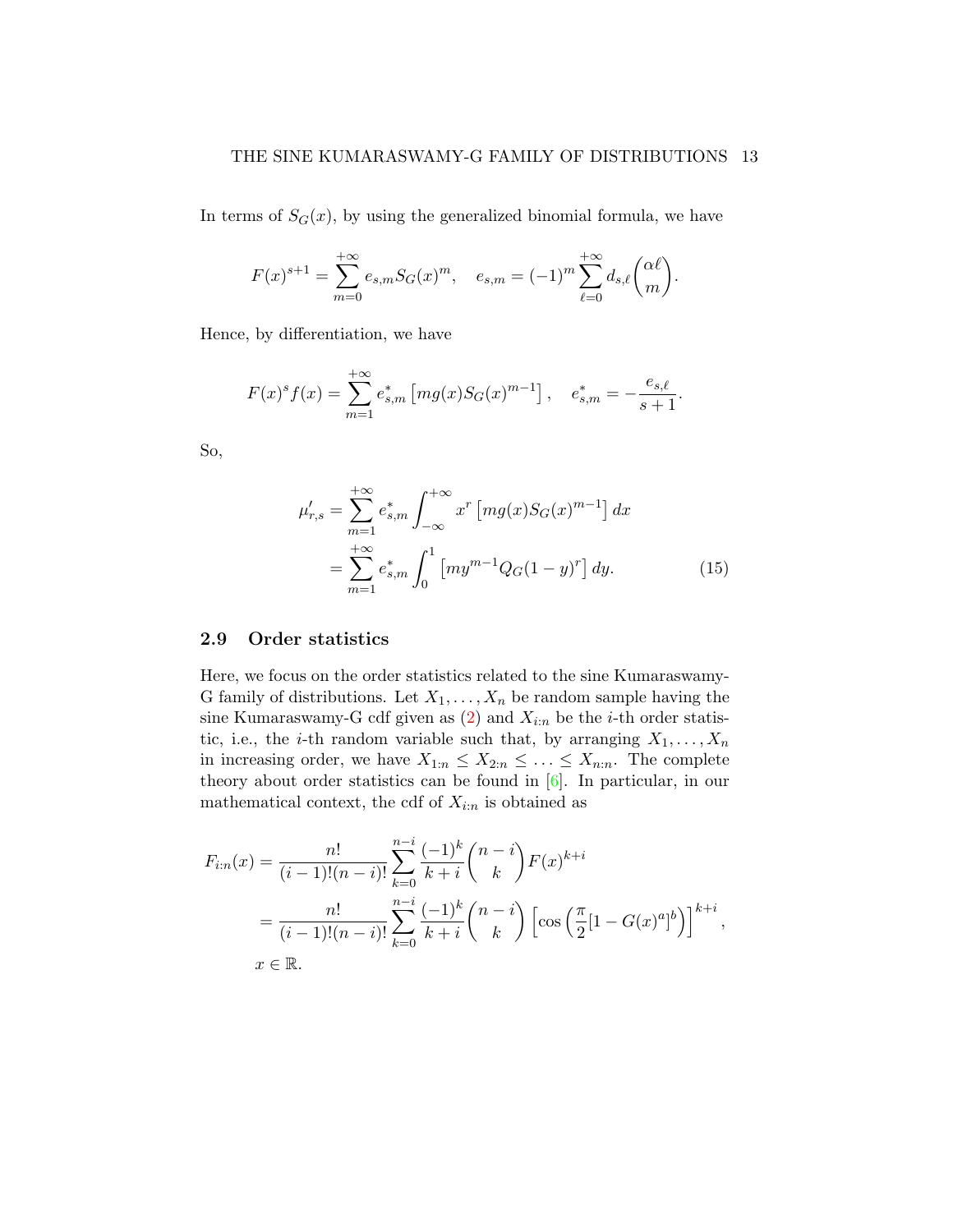The corresponding pdf is specified by

$$
f_{i:n}(x) = \frac{n!}{(i-1)!(n-i)!} \sum_{k=0}^{n-i} (-1)^k {n-i \choose k} f(x) F(x)^{k+i-1}
$$
  
= 
$$
\frac{n!}{(i-1)!(n-i)!} f(x) F(x)^{i-1} S(x)^{n-i}
$$
  
= 
$$
\frac{n!}{(i-1)!(n-i)!} 2^{n-i-1} \pi \omega g(x) G(x)^{a-1} [1 - G(x)^a]^{b-1} \times
$$
  

$$
\sin \left(\frac{\pi}{2} [1 - G(x)^a]^b \right) \left[ \cos \left(\frac{\pi}{2} [1 - G(x)^a]^b \right) \right]^{i-1} \times
$$
  

$$
\left[ \sin \left(\frac{\pi}{4} [1 - G(x)^a]^b \right) \right]^{2(n-i)}.
$$

Several kinds of moments can be obtained from  $f_{i:n}(x)$ . In particular, the r-th moment of  $X_{i:n}$  is given by

<span id="page-13-1"></span>
$$
\mu_r^o = \mathbb{E}(X_{i:n}^r) = \int_{-\infty}^{+\infty} x^r f_{i:n}(x) dx.
$$

It can be calculated at least numerically for given  $G(x)$ , a, b and r. Alternatively, it can be expressed via the probability weighted moments given by  $(14)$ . Indeed, we have

$$
\mu_r^o = \int_{-\infty}^{+\infty} x^r f_{i:n}(x) dx
$$
  
= 
$$
\frac{n!}{(i-1)!(n-i)!} \sum_{k=0}^{n-i} (-1)^k {n-i \choose k} \int_{-\infty}^{\infty} x^r f(x) F(x)^{k+i-1} dx
$$
  
= 
$$
\frac{n!}{(i-1)!(n-i)!} \sum_{k=0}^{n-i} (-1)^k {n-i \choose k} \mu'_{r,k+i-1}.
$$
 (16)

Again, this integral can be evaluated numerically.

# <span id="page-13-0"></span>3 The sine Kumaraswamy exponential distribution

This section is devoted to a special member of the sine Kumaraswamy-G family of distributions called the sine Kumaraswamy exponential (SKE)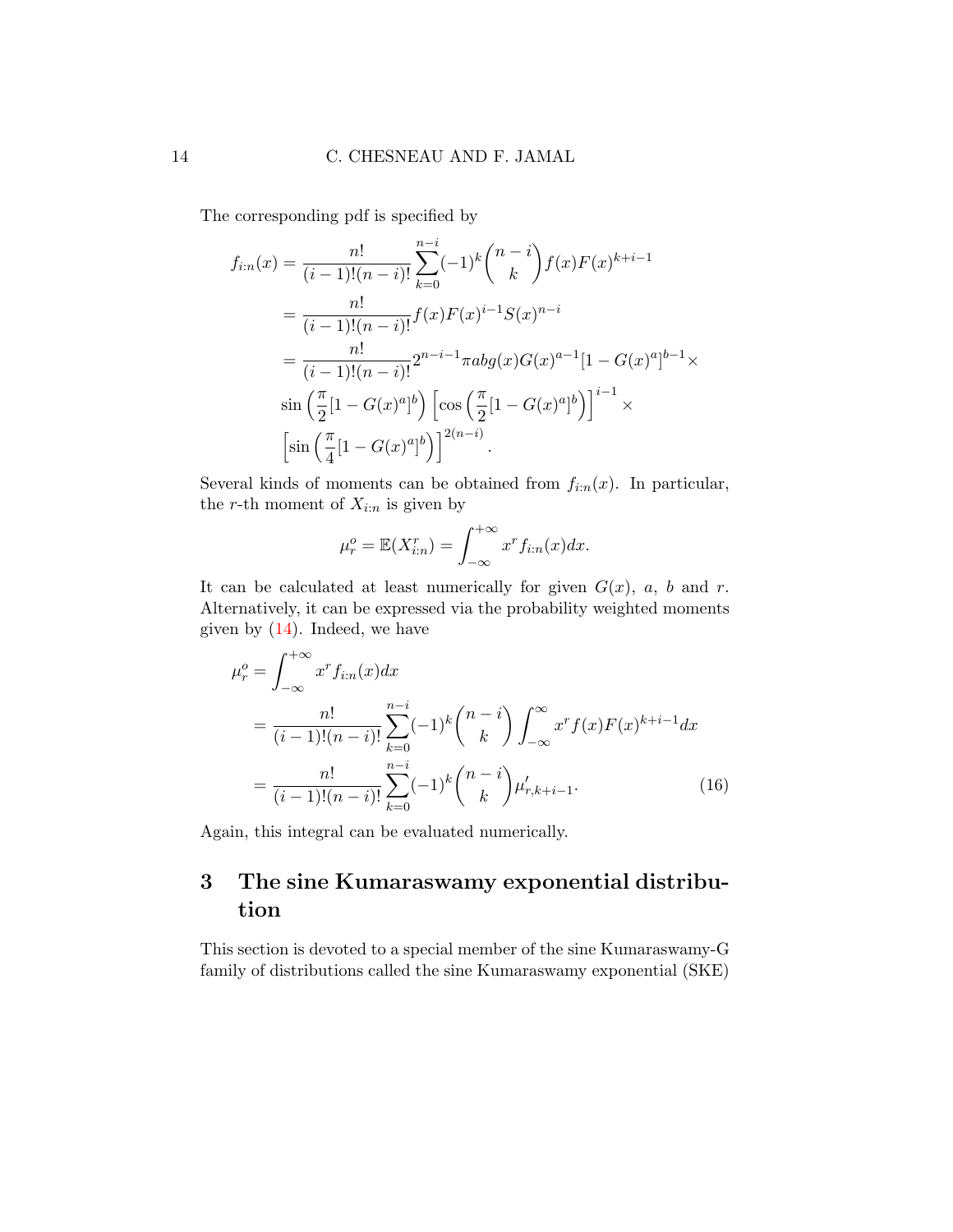distribution.

#### 3.1 Definition and main functions

As indicated by its name, the SKE distribution is the member of the sine Kumaraswamy-G family of distributions defined with the exponential distribution with parameter  $\lambda > 0$  as baseline. Hence, it is characterized by the cdf in [\(2\)](#page-2-0) with the baseline cdf  $G(x) = 1 - e^{-\lambda x}$ ,  $x > 0$ , i.e.,

<span id="page-14-0"></span>
$$
F(x) = \cos\left(\frac{\pi}{2}[1 - (1 - e^{-\lambda x})^a]^b\right), \quad x > 0.
$$
 (17)

One can remark that, for  $a = b = 1$ , we have  $F(x) = \cos((\pi/2)e^{-\lambda x})$ , the cdf of the SE distribution introduced by [\[12\]](#page-30-0).

The pdf corresponding to [\(17\)](#page-14-0) is given by

$$
f(x) = \frac{\pi}{2}ab\lambda e^{-\lambda x}(1 - e^{-\lambda x})^{a-1}[1 - (1 - e^{-\lambda x})^a]^{b-1} \times
$$
  
sin $\left(\frac{\pi}{2}[1 - (1 - e^{-\lambda x})^a]^b\right)$ ,  $x > 0$ . (18)

The related sf is obtained as

<span id="page-14-1"></span>
$$
S(x) = 2\left[\sin\left(\frac{\pi}{4}[1 - (1 - e^{-\lambda x})^a]^b\right)\right]^2, \quad x > 0.
$$

Also, the corresponding hrf is

$$
h(x) = \frac{\pi}{2}ab\lambda e^{-\lambda x}(1 - e^{-\lambda x})^{a-1}[1 - (1 - e^{-\lambda x})^a]^{b-1} \times
$$
  
 
$$
\cot\left(\frac{\pi}{4}[1 - (1 - e^{-\lambda x})^a]^b\right), \quad x > 0
$$

and the corresponding chrf is defined by

<span id="page-14-2"></span>
$$
\Omega(x) = -\log(2) - 2\log\left[\sin\left(\frac{\pi}{4}[1 - (1 - e^{-\lambda x})^a]^b\right)\right], \quad x > 0.
$$

The related qf is given by

$$
Q(y) = -\frac{1}{\lambda} \log \left( 1 - \left[ 1 - \left\{ \frac{2}{\pi} \arccos(y) \right\}^{1/b} \right]^{1/a} \right), \quad y \in (0, 1). \tag{19}
$$

Median, quartiles and octiles can be derived, as well as other results.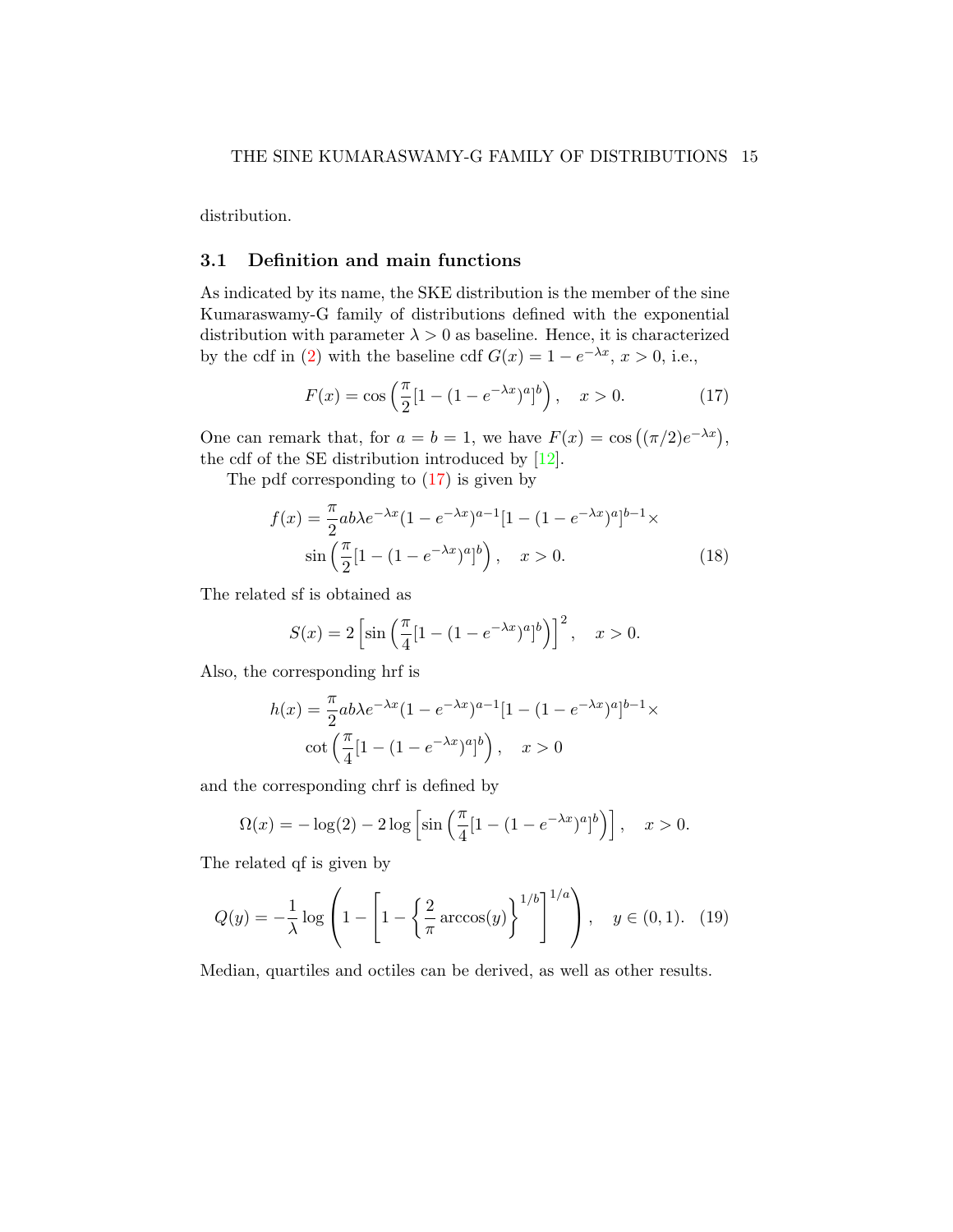#### 3.2 Some properties

All the properties exhibited in Section [2](#page-3-0) for the general sine Kumaraswamy-G family of distributions can be applied for the SKE distribution with the functions  $G(x) = 1 - e^{-\lambda x}$ ,  $x > 0$ ,  $g(x) = \lambda e^{-\lambda x}$  and  $Q_G(y) =$  $-(1/\lambda) \log(1 - y), y \in (0, 1)$ . The most significant of them, with numerical illustrations, are presented below.

As  $x \to 0$ , we have

$$
F(x) \sim \frac{\pi}{2} b \lambda^a x^a, \quad f(x) \sim \frac{\pi}{2} a b \lambda^a x^{a-1}, \quad h(x) \sim \frac{\pi}{2} a b \lambda^a x^{a-1}.
$$

We can remark that, if  $a < 1$ , we have  $f(x) \rightarrow +\infty$ , if  $a = 1$ , we have  $f(x) \rightarrow (\pi/2)b\lambda$ , and if  $a > 1$ , we have  $f(x) \rightarrow 0$ . The same limits hold for  $h(x)$ .

As  $x \to +\infty$ , we have

$$
F(x) \sim 1 - \frac{\pi^2}{8} a^{2b} e^{-2b\lambda x}, \quad f(x) \sim \frac{\pi^2}{4} b\lambda a^{2b} e^{-2b\lambda x}, \quad h(x) \sim 2ab\lambda.
$$

Therefore, for all the values of the parameters, we have  $f(x) \to 0$  and  $h(x) \rightarrow 2ab\lambda$ .

By using [\(5\)](#page-5-0) and [\(6\)](#page-5-1), any critical point of  $f(x)$ , say  $x_0$ , satisfies the following equation:

$$
-\lambda^2 + (a-1)\frac{\lambda e^{-\lambda x_0}}{1 - e^{-\lambda x_0}} - (b-1)\frac{a\lambda e^{-\lambda x_0}(1 - e^{-\lambda x_0})^{a-1}}{1 - (1 - e^{-\lambda x_0})^a}
$$

$$
-\frac{\pi}{2}ab\lambda e^{-\lambda x_0}(1 - e^{-\lambda x_0})^{a-1}[1 - (1 - e^{-\lambda x_0})^{a}]^{b-1} \times
$$

$$
\cot\left(\frac{\pi}{2}[1 - (1 - e^{-\lambda x_0})^a]^b\right) = 0
$$

and any critical point of  $h(x)$ , say  $x_*$ , satisfies the following equation:

$$
-\lambda^{2} + (a - 1) \frac{\lambda e^{-\lambda x_{*}}}{1 - e^{-\lambda x_{*}}} - (b - 1) \frac{a\lambda e^{-\lambda x_{*}} (1 - e^{-\lambda x_{*}})^{a - 1}}{1 - (1 - e^{-\lambda x_{*}})^{a}}
$$

$$
+\frac{\pi}{2} ab\lambda e^{-\lambda x_{*}} (1 - e^{-\lambda x_{*}})^{a - 1} [1 - (1 - e^{-\lambda x_{*}})^{a}]^{b - 1} \times
$$

$$
\left[ \cot \left( \frac{\pi}{4} [1 - (1 - e^{-\lambda x_{*}})^{a}]^{b} \right) - \cot \left( \frac{\pi}{2} [1 - (1 - e^{-\lambda x_{*}})^{a}]^{b} \right) \right] = 0.
$$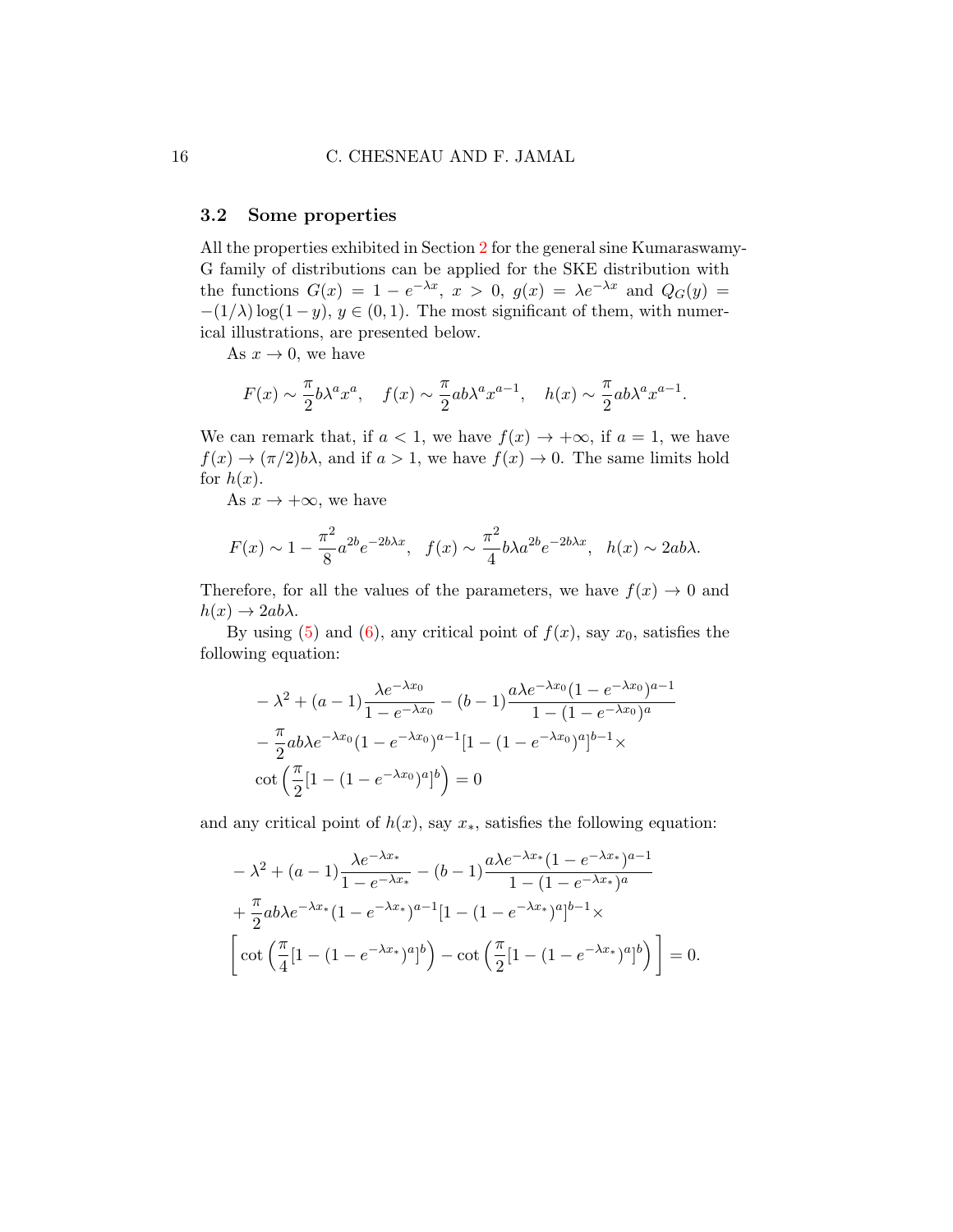They can be evaluated numerically. We illustrate the shapes of  $f(x)$  and  $h(x)$  in Figure [1](#page-16-0) for selected values of a, b and  $\lambda$ .

<span id="page-16-0"></span>

Figure 1: Plots of some (a) SKE pdfs and (b) SKE hrfs for selected values of a, b and  $\lambda$ .

Also, by  $(10)$ , we can express  $f(x)$  as an infinite linear combinations of exponential pdfs, i.e.,

$$
f(x) = \sum_{m=1}^{+\infty} b_m^*[m\lambda e^{-\lambda mx}], \quad x > 0.
$$

Let  $r$  be an integer. Then, the  $r$ -th moment of the SKE distribution exists. It can be expressed by an integral as in  $(11)$  or as the following linear representation:

$$
\mu'_{r} = \sum_{m=1}^{+\infty} b_m^{*} \int_0^{+\infty} x^{r} [m \lambda e^{-\lambda mx}] dx = \lambda^{-r} \Gamma(r+1) \sum_{m=1}^{+\infty} b_m^{*} m^{-r},
$$

where  $\Gamma(x) = \int_0^{+\infty} u^{x-1} e^{-u} du$  (the gamma function). Also, one can remark that  $\Gamma(r+1) = r!$  $\Gamma(r+1) = r!$  $\Gamma(r+1) = r!$ . Table 1 presents the numerical values of the moments of order 1, 2, 3 and 4, the variance  $\sigma^2$ , the coefficient of skewness  $CS$  and the coefficient of kurtosis  $CK$  defined by  $(12)$  and [\(13\)](#page-8-1), respectively, for selected values of a, b and  $\lambda$ .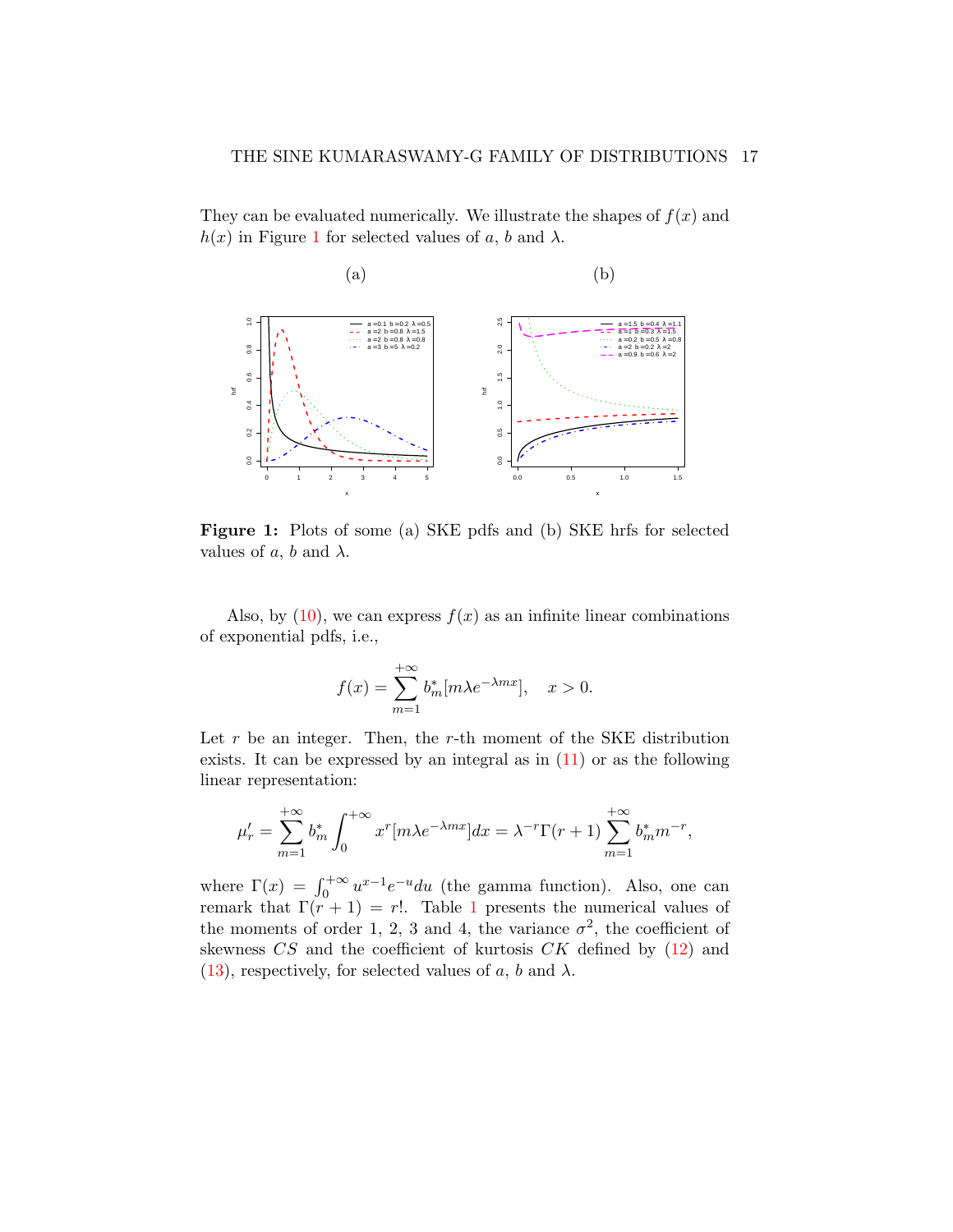<span id="page-17-0"></span>Table 1: Some moments, variance, skewness and kurtosis of X for the SKE distribution for the following selected parameters values in order  $(a, b, \lambda);$  (i):  $(1, 2, 5),$  (ii):  $(3, 2, 5),$  (iii):  $(1.5, 1, 5)$  (iv):  $(1.5, 0.5, 0.5)$  (v):  $(5, 6, 0.5)$  and (vi):  $(30, 6, 0.5)$ .

|                        | (i)     | (ii)           | (iii) | (iv)                         | (v)              | $\rm(vi)$ |
|------------------------|---------|----------------|-------|------------------------------|------------------|-----------|
| $\mu'_1$               | 0.1984  | 0.0974 0.0742  |       | 0.2809                       | 10.7531          | 1.3342    |
| $\mu'_{2}$             | 0.05637 |                |       | 0.0128  0.2613  2575.5120    | 126.3263         | 1.8944    |
| $\mu'_3$               | 0.02077 |                |       | $0.0020$ $0.4247$ $172252.4$ | 1599.5430 2.8323 |           |
| $\mu'_4$<br>$\sigma^2$ | 0.0094  | 0.0004 0.0005  |       | 0.9924                       | 21625.63         | 4.4266    |
|                        | 0.0169  | 0.0033 0.0049  |       | 0.1823                       | 10.6944          | 0.1141    |
| CS                     | 1.2845  | 1.00650 1.8457 |       | 3.1944                       | 0.3182           | 0.0014    |
|                        | 5.5791  | 4.4545 8.1281  |       | 18.6453                      | 3.1172           | 2.8808    |

From Table [1,](#page-17-0) we observe that the considered measures can take wide ranges of values, illustrating the flexibility of the SKE distribution on these aspects.

Other kinds of moments can be expressed. For instance, for  $t \geq 0$ , the r-th incomplete moment of the SKE distribution is given as

$$
\mu_r^*(t) = \sum_{m=1}^{+\infty} b_m^* \int_0^t x^r [m \lambda e^{-\lambda mx}] dx = \lambda^{-r} \sum_{m=1}^{+\infty} b_m^* m^{-r} \gamma(r+1, \lambda m t),
$$

where  $\gamma(x,t) = \int_0^t u^{x-1} e^{-u} du$  (the lower incomplete gamma function).

Similarly, by using  $(15)$ , the r-th probability weighted moment of the SKE distribution is

$$
\mu'_{r,s} = \sum_{m=1}^{+\infty} e^*_{s,m} \int_0^{+\infty} x^r [m \lambda e^{-\lambda m x}] dx = \lambda^{-r} \Gamma(r+1) \sum_{m=1}^{+\infty} e^*_{s,m} m^{-r}.
$$

Finally, we mention that all the results on order statistics presented in Subsection [2.9](#page-12-1) can be applied, with the use of the probability weighted moments to express the  $(raw)$  moments of the *i*-th order statistic, as described in [\(16\)](#page-13-1).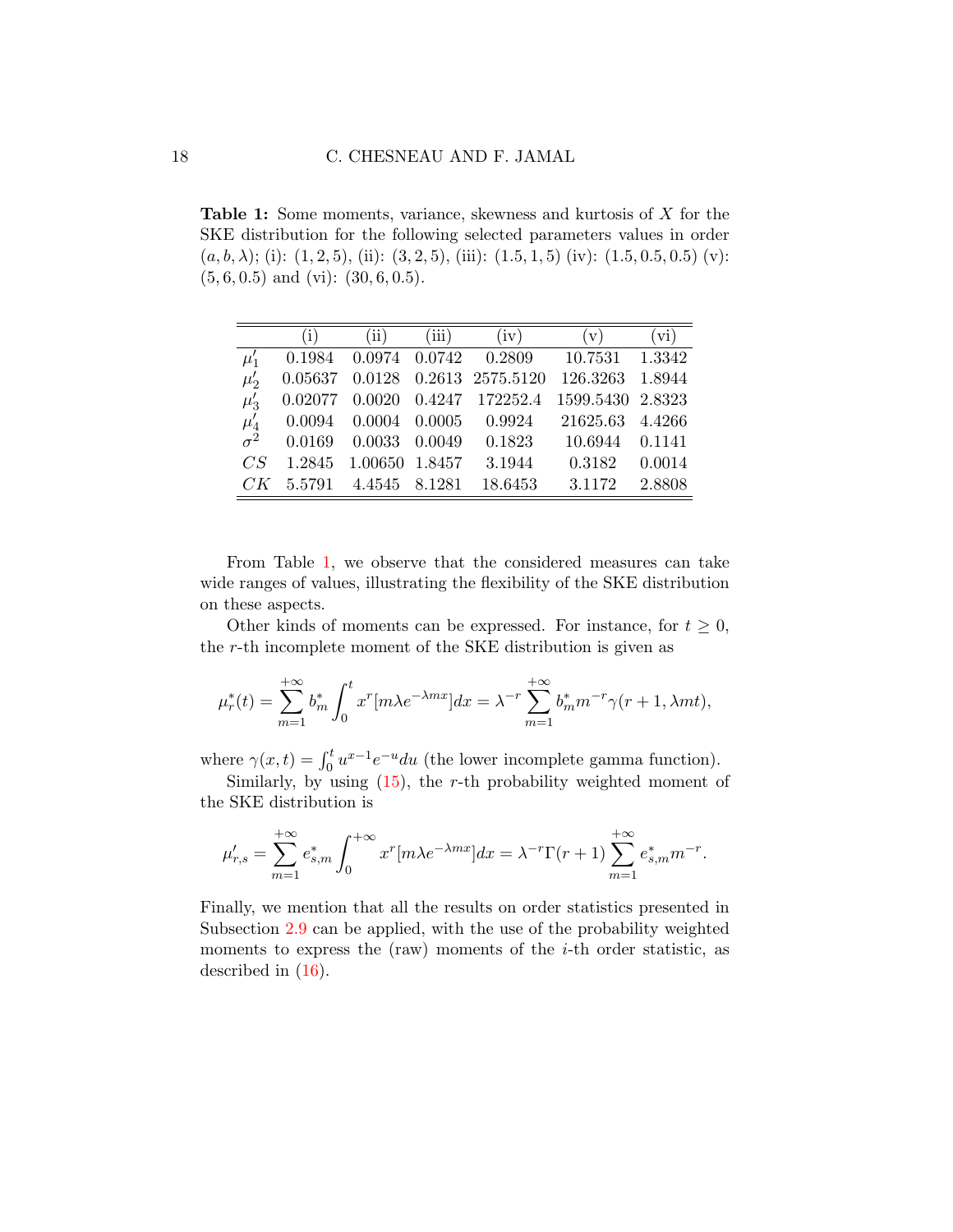# <span id="page-18-0"></span>4 Estimation, simulation and applications

In this section, we investigate the SKE model governed by the cdf given by  $(17)$  (and the pdf given by  $(18)$ ).

### 4.1 Estimation

We now examine the estimation of the parameters  $a, b$  and  $\lambda$  of the SKE model by using the maximum likelihood method, ensuring nice convergence properties of the obtained estimates called the maximum likelihood estimates (MLEs). Among others, they can be used to construct approximate confidence intervals for a, b and  $\lambda$  and test statistics. The essential of the method adapted to the SKE distribution is presented below. Let  $x_1, \ldots, x_n$  be n independent observations from the SKE distribution with parameters  $a, b$  and  $\lambda$ . Then, the likelihood function for the vector of parameters  $\Theta = (a, b, \lambda)^{\top}$  is defined by

$$
L(\Theta) = \prod_{i=1}^{n} f(x_i)
$$
  
=  $\left(\frac{\pi}{2}ab\lambda\right)^n \prod_{i=1}^{n} e^{-\lambda x_i} (1 - e^{-\lambda x_i})^{a-1} [1 - (1 - e^{-\lambda x_i})^a]^{b-1} \times$   

$$
\sin\left(\frac{\pi}{2} [1 - (1 - e^{-\lambda x_i})^a]^b\right).
$$

Applying the logarithmic transformation, the corresponding log-likelihood function is given by

$$
\ell(\Theta) = \log \left[ L(\Theta) \right] = n \log \left( \frac{\pi}{2} \right) + n \log(a) + n \log(b) + n \log(\lambda) - \lambda \sum_{i=1}^{n} x_i
$$

$$
+ (a - 1) \sum_{i=1}^{n} \log \left( 1 - e^{-\lambda x_i} \right) + (b - 1) \sum_{i=1}^{n} \log \left[ 1 - (1 - e^{-\lambda x_i})^a \right]
$$

$$
+ \sum_{i=1}^{n} \log \left[ \sin \left( \frac{\pi}{2} [1 - (1 - e^{-\lambda x_i})^a]^b \right) \right].
$$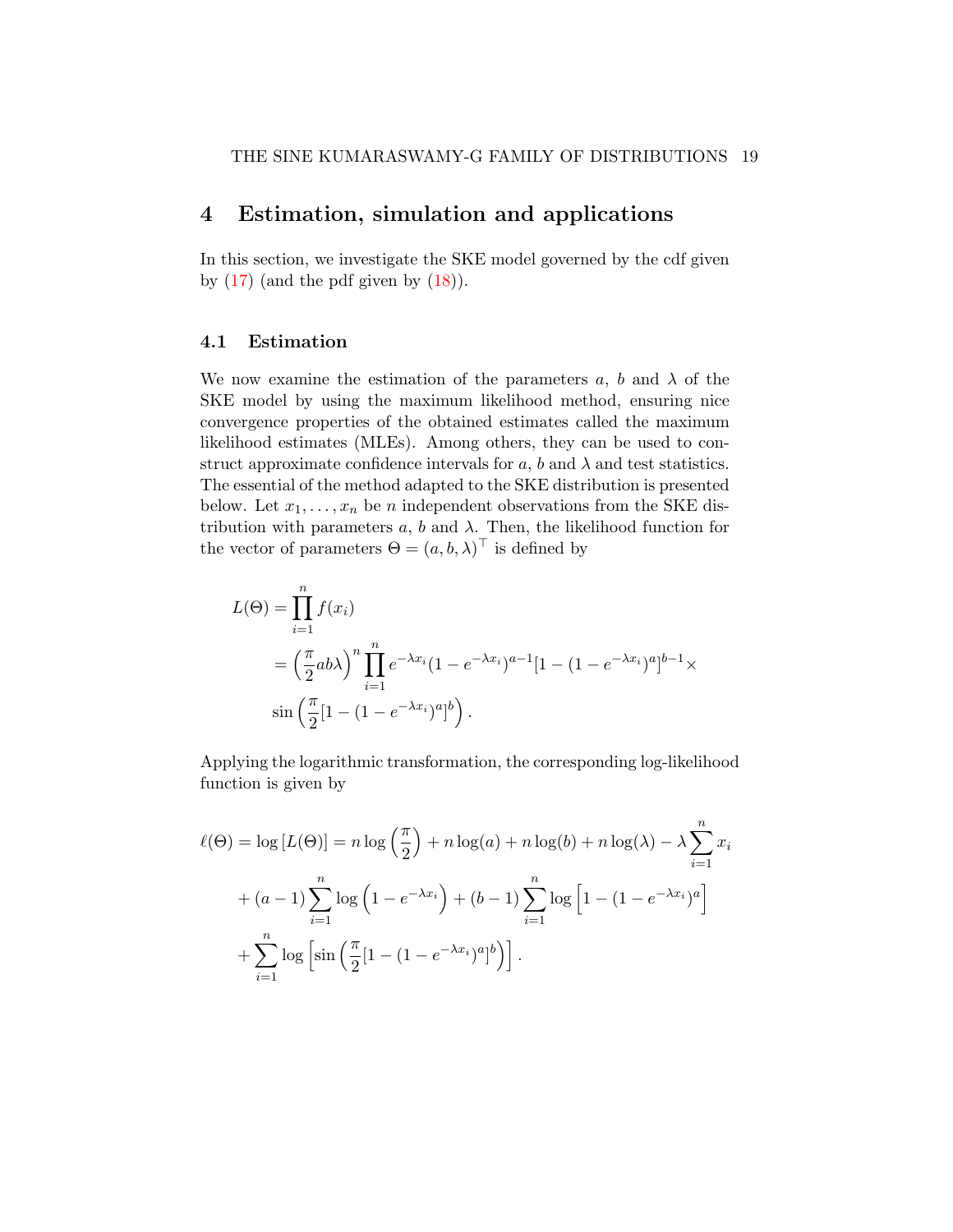Then, the related score vector is obtained as  $U(\Theta) = (U_a(\Theta), U_b(\Theta), U_\lambda(\Theta))^{\top}$ with

$$
U_a(\Theta) = \frac{\partial}{\partial a} \ell(\Theta) = \frac{n}{a} + \sum_{i=1}^n \log \left( 1 - e^{-\lambda x_i} \right)
$$
  
 
$$
- (b-1) \sum_{i=1}^n \frac{(1 - e^{-\lambda x_i})^a \log(1 - e^{-\lambda x_i})}{1 - (1 - e^{-\lambda x_i})^a}
$$
  
 
$$
- \frac{\pi}{2} b \sum_{i=1}^n (1 - e^{-\lambda x_i})^a \log(1 - e^{-\lambda x_i}) [1 - (1 - e^{-\lambda x_i})^a]^{b-1} \times
$$
  
 
$$
\cot \left( \frac{\pi}{2} [1 - (1 - e^{-\lambda x_i})^a]^b \right),
$$

$$
U_b(\Theta) = \frac{\partial}{\partial b} \ell(\Theta) = \frac{n}{b} + \sum_{i=1}^n \log \left[ 1 - (1 - e^{-\lambda x_i})^a \right]
$$

$$
+ \frac{\pi}{2} \sum_{i=1}^n \left[ 1 - (1 - e^{-\lambda x_i})^a \right]^b \log \left[ 1 - (1 - e^{-\lambda x_i})^a \right] \times
$$

$$
\cot \left( \frac{\pi}{2} \left[ 1 - (1 - e^{-\lambda x_i})^a \right]^b \right)
$$

and

$$
U_{\lambda}(\Theta) = \frac{\partial}{\partial \lambda} \ell(\Theta) = \frac{n}{\lambda} - \sum_{i=1}^{n} x_i + (a-1) \sum_{i=1}^{n} \frac{x_i e^{-\lambda x_i}}{1 - e^{-\lambda x_i}}
$$

$$
- a(b-1) \sum_{i=1}^{n} \frac{x_i e^{-\lambda x_i} (1 - e^{-\lambda x_i})^{a-1}}{1 - (1 - e^{-\lambda x_i})^a}
$$

$$
- \frac{\pi}{2} ab \sum_{i=1}^{n} x_i e^{-\lambda x_i} (1 - e^{-\lambda x_i})^{a-1} [1 - (1 - e^{-\lambda x_i})^a]^{b-1} \times
$$

$$
\cot \left( \frac{\pi}{2} [1 - (1 - e^{-\lambda x_i})^a]^b \right).
$$

The MLEs of a, b and  $\lambda$ , denoted by  $\hat{a}$ ,  $\hat{b}$  and  $\hat{\lambda}$ , respectively, satisfy the system of equations:  $U(\hat{\Theta}) = (0,0,0)^{\top}$ , with  $\hat{\Theta} = (\hat{a}, \hat{b}, \hat{\lambda})^{\top}$ . There are no closed forms for these estimates. However, they can be obtained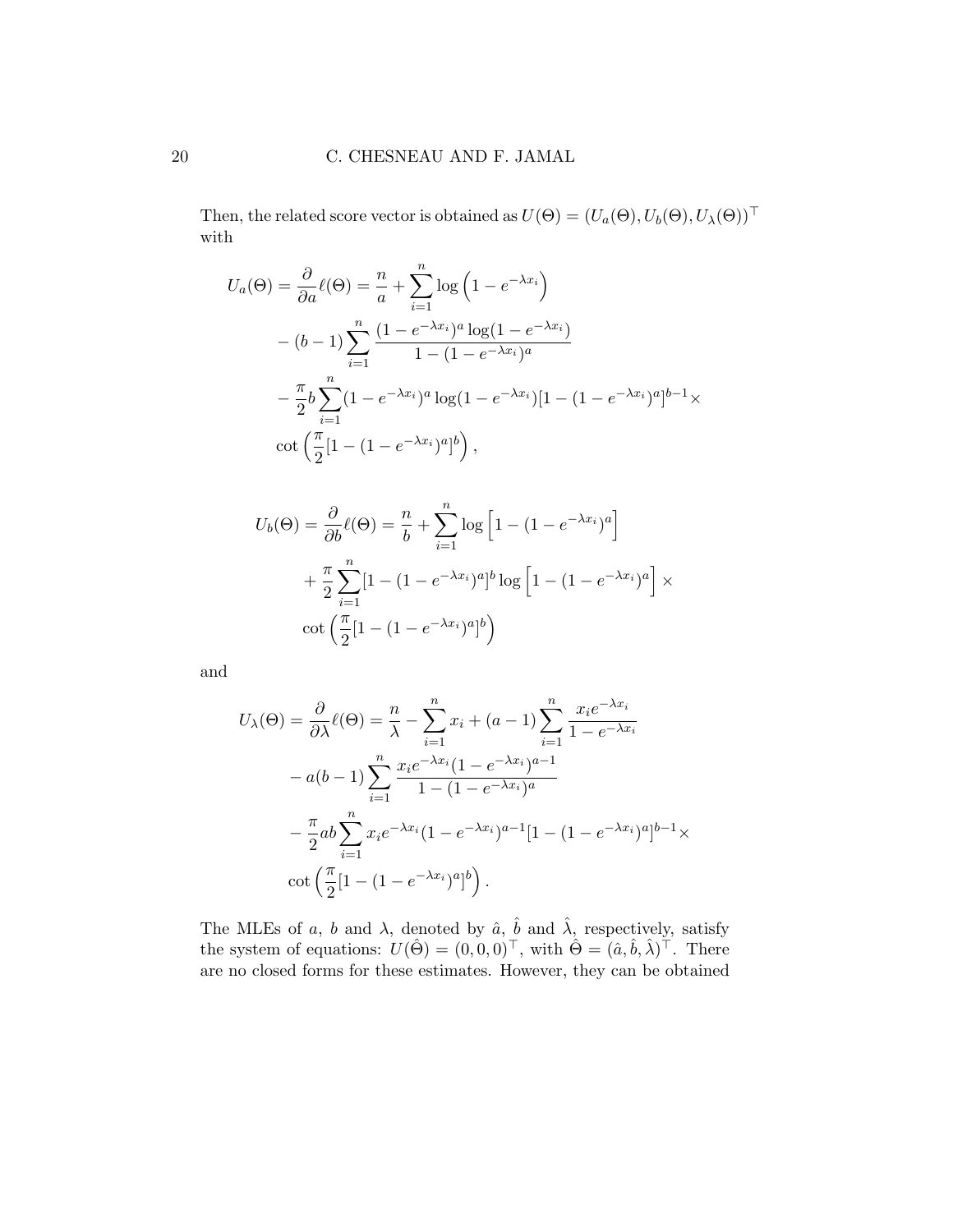numerically with efficient iterative algorithms (see  $[17]$ ). Under regularity conditions, the underlying distribution of  $\Theta$  can be approximated by a 3 dimensional normal distribution with mean Θ and covariance matrix given as  $J(\Theta)^{-1} \mid_{\Theta=\hat{\Theta}}$ , where  $J(\Theta) = -\partial^2 \ell(\Theta)/\partial \Theta \partial \Theta^T$ . Then, for  $h \in \{a, b, \lambda\}$ , an approximate confidence interval for h at the level  $100(1 - \omega)\%$  is given by

<span id="page-20-0"></span>
$$
CI_h = [\hat{h} - z_\omega s_{\hat{h}}, \hat{h} + z_\omega s_{\hat{h}}],\tag{20}
$$

where  $s_{\hat{h}}$  is the square-root of the diagonal element of  $J(\hat{\Theta})^{-1}$  at the same position as  $h$  corresponding to the standard error  $(SE)$  of  $h$  and  $z_{\omega} = Q_Z(1 - \omega/2)$ , where  $Q_Z(x)$  is the qf of a standard normal random variable Z. Note that, for  $\omega = 0.05$ , we have  $z_{\omega} = 1.959964$  and for  $\omega = 0.01$ , we have  $z_{\omega} = 2.575829$ .

The likelihood ratio (LR) statistic for testing goodness-of-fit of the SKE model with its sub-models can also be described. Thus, we can consider hypotheses of the form:  $H_0$ :  $\Theta = \Theta_0$  versus  $H_1$ :  $\Theta \neq \Theta_0$ , where  $\Theta_0$  denotes a vector of 3 fixed values. In this case, the LR statistic is given by

<span id="page-20-1"></span>
$$
LR = 2[\ell(\hat{\Theta}) - \ell(\Theta_0)],\tag{21}
$$

where  $\hat{\Theta}_0$  contains the MLEs of a, b and  $\lambda$  under  $H_0$ . Then, if  $H_0$ is assumed to be true, the subjacent distribution of  $LR$  converges in distribution to a random variable  $K$  following the chi square distribution with  $r$  degrees of freedom, where  $r$  is equal to the difference between the number of parameters estimated in the general case and the number of parameters estimated under  $H_0$ . The corresponding p-value is defined by

<span id="page-20-2"></span>
$$
p = \mathbb{P}(K > LR). \tag{22}
$$

In our study, it is useful to check if the SKE model is superior in fitting to the SE model defined with the cdf  $F(x) = \cos((\pi/2)e^{-\lambda x}), x > 0,$ for a given data set.

#### 4.2 Simulation

The following result in distribution holds. For a random variable U following the uniform distribution on the unit interval, by using the qf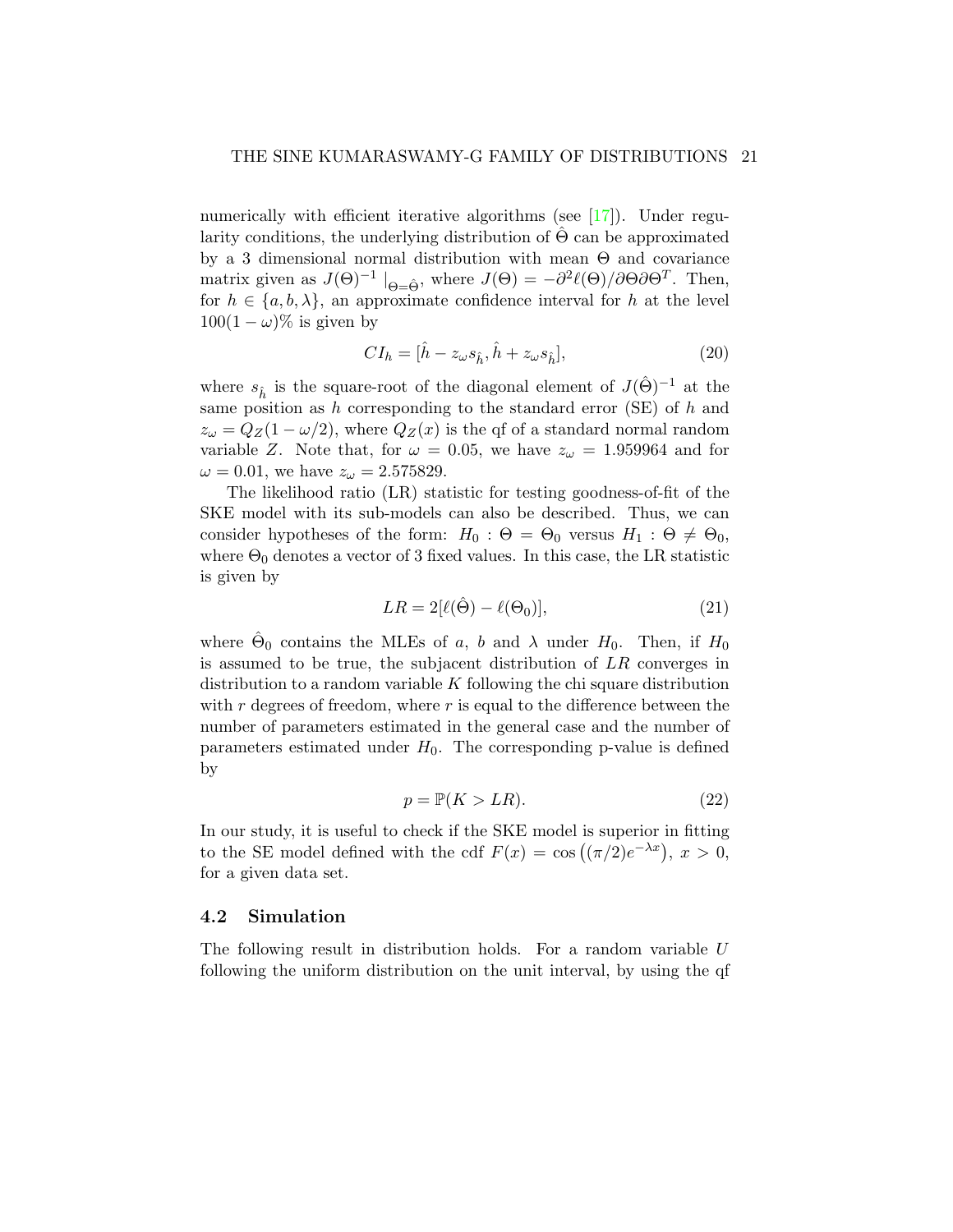given by  $(19)$ , the random variable X defined by

$$
X = Q(U) = -\frac{1}{\lambda} \log \left( 1 - \left[ 1 - \left\{ \frac{2}{\pi} \arccos(U) \right\}^{1/b} \right]^{1/a} \right)
$$

follows the SKE distribution with parameters  $a, b$  and  $\lambda$ . Based on this result, we can simulate data distributed following the SKE distribution. Here, we use this result to evaluate the performance of the MLEs of the SKE parameters via a graphical Monte Carlo simulation study. All the computations are done by using the software R. We generate  $N = 3000$ samples samples of size  $n = 20, 40, ..., 500$  from the SKE distribution with true parameters values I:  $a = 2.5$ ,  $b = 5$ ,  $\lambda = 1.5$ , II:  $a = 2.5$ ,  $b = 3, \lambda = 1.5$  and III:  $a = 2.5, b = 5.5, \lambda = 3$ . We also calculate the mean square error (MSE) of the MLEs empirically. For  $h \in \{a, b, \lambda\}$ , we consider the empirical MSE corresponding to h defined by

$$
MSE_h = \frac{1}{N} \sum_{i=1}^{N} (\hat{h}_i - h)^2,
$$

<span id="page-21-0"></span>where  $\hat{h}_i$  denotes the MLE of h determined at the *i*-th repetition of the simulation. The obtained results are given in Figures [2,](#page-21-0) [3](#page-22-0) and [4.](#page-22-1)



Figure 2: The MSE plots for the selected parameter values I for the SKE distribution, i.e.,  $a = 2.5$ ,  $b = 5$ ,  $\lambda = 1.5$ .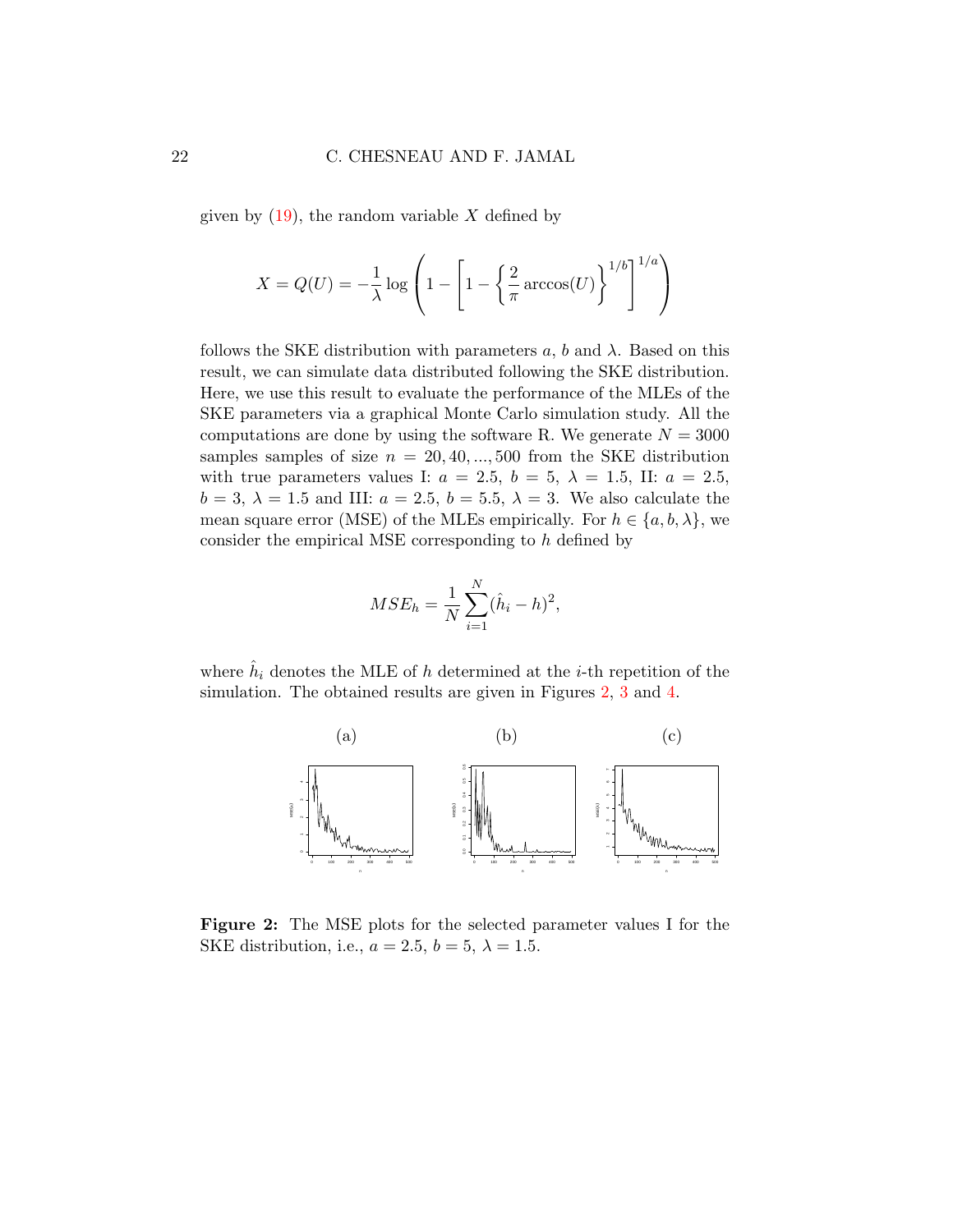<span id="page-22-0"></span>

Figure 3: The MSE plots for the selected parameter values II for the SKE distribution, i.e.,  $a = 2.5$ ,  $b = 3$ ,  $\lambda = 1.5$ .

<span id="page-22-1"></span>

Figure 4: The MSE plots for the selected parameter values III for the SKE distribution, i.e.,  $a = 2.5$ ,  $b = 5.5$ ,  $\lambda = 3$ .

In each figure, we observe that, when the sample size increases, the empirical MSEs tend to zero in all cases. This is consistent with the subjacent theory of the MLEs.

### 4.3 Applications

In this subsection, the flexibility of the SKE model is shown by means of two real data sets. Also, the SKE model is compared with the four competitive models listed in Table [2.](#page-23-0) The following standard statistics are used:  $-\hat{\ell}$  where  $\hat{\ell}$  denotes the maximized log-likelihood, AIC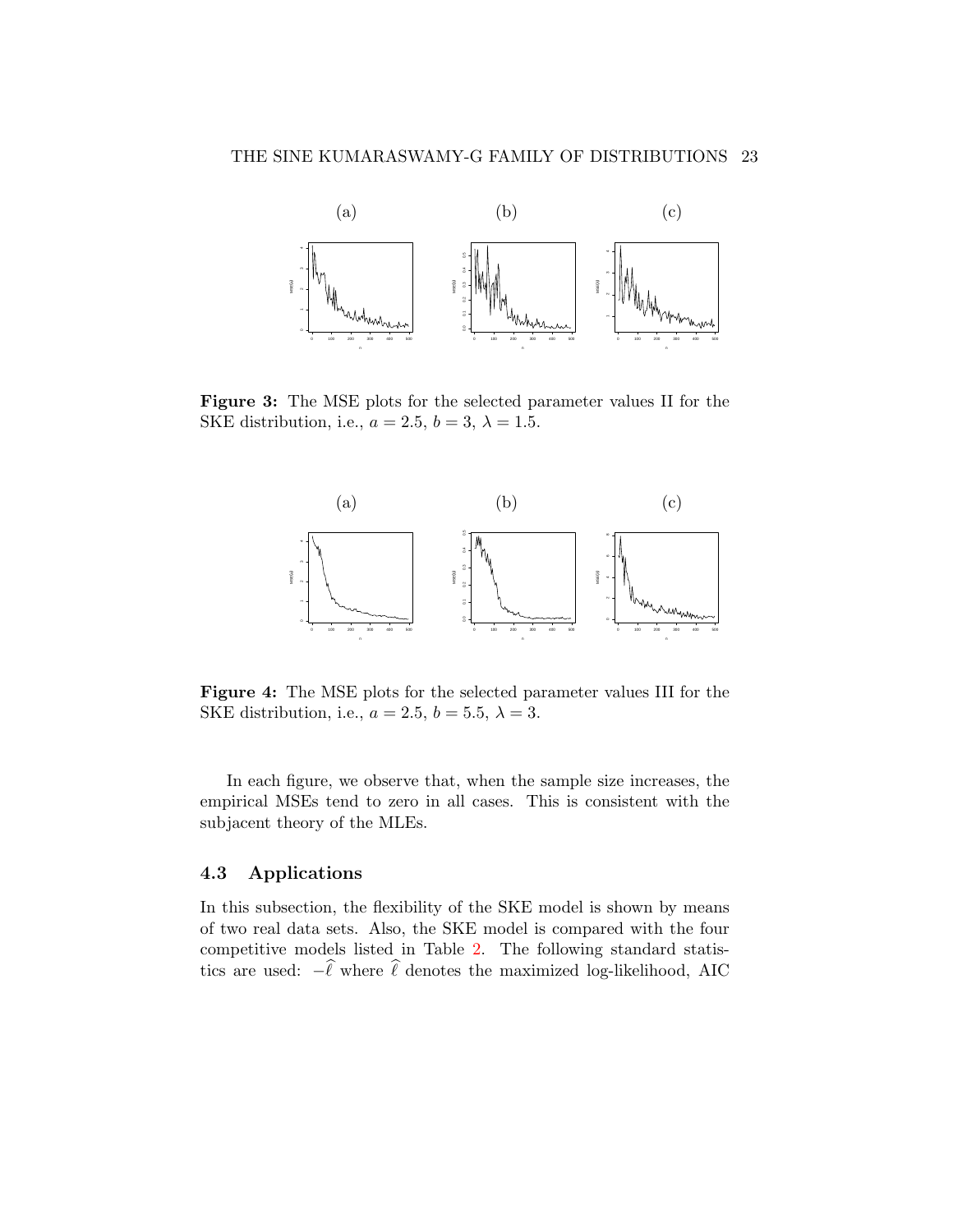(Akaike information criterion), BIC (Bayesian information criterion), CVM (Cramér-von Mises), AD (Anderson-Darling) and KS (Kolmogorov-Smirnov), consistent Akaike information criterion (CAIC), and Hannan-Quinn information criterion (HQIC). All the computations are done by using the software R.

<span id="page-23-0"></span>Table 2: The considered competitive models of the SKE model.

| Model                                     | Reference |
|-------------------------------------------|-----------|
| Kumaraswamy Weibull (KW)                  | 5         |
| Beta Weibull (BW)                         | $[13]$    |
| CS transformation of exponential $(CS1E)$ | 3         |
| Exponential $(E)$                         | Standard  |

The first application uses a real data set given by [\[9\]](#page-30-11). It consists of thirty successive values of March precipitation (in inches) in Minneapolis/St Paul. The data are: 0.77, 1.74, 0.81, 1.20, 1.95, 1.20, 0.47, 1.43, 3.37, 2.20, 3.00, 3.09, 1.51, 2.10, 0.52, 1.62, 1.31, 0.32, 0.59, 0.81, 2.81, 1.87, 1.18, 1.35, 4.75, 2.48, 0.96, 1.89, 0.90, 2.05.

The second data set represents the tensile strength data measured in GPa for single carbon fibers. It is from [\[18\]](#page-31-8). The data are: 0.312, 0.314, 0.479, 0.552, 0.700, 0.803, 0.861, 0.865, 0.944, 0.958, 0.966, 0.997, 1.006, 1.021, 1.027, 1.055, 1.063, 1.098, 1.140, 1.179, 1.224, 1.240, 1.253, 1.270, 1.272, 1.274, 1.301, 1.301, 1.359, 1.382, 1.382, 1.426, 1.434, 1.435, 1.478, 1.490, 1.511, 1.514, 1.535, 1.554, 1.566, 1.570, 1.586, 1.629, 1.633, 1.642, 1.648, 1.684, 1.697, 1.726, 1.770, 1.773, 1.800, 1.809, 1.818, 1.821, 1.848, 1.880, 1.954, 2.012, 2.067, 2.084, 2.090, 2.096, 2.128, 2.233, 2.433, 2.585, 2.585.

Analysis of data set 1. For data set 1, descriptive statistics are given in Table [3.](#page-24-0) In particular, we see that the subjacent distribution of this data set is left-skewed (skewness estimated to 1.0866) with a non-negligible tail (kurtosis estimated to 1.2068). Table [4](#page-24-1) provides the values of goodness-of-fit measures for the SKE model and other fitted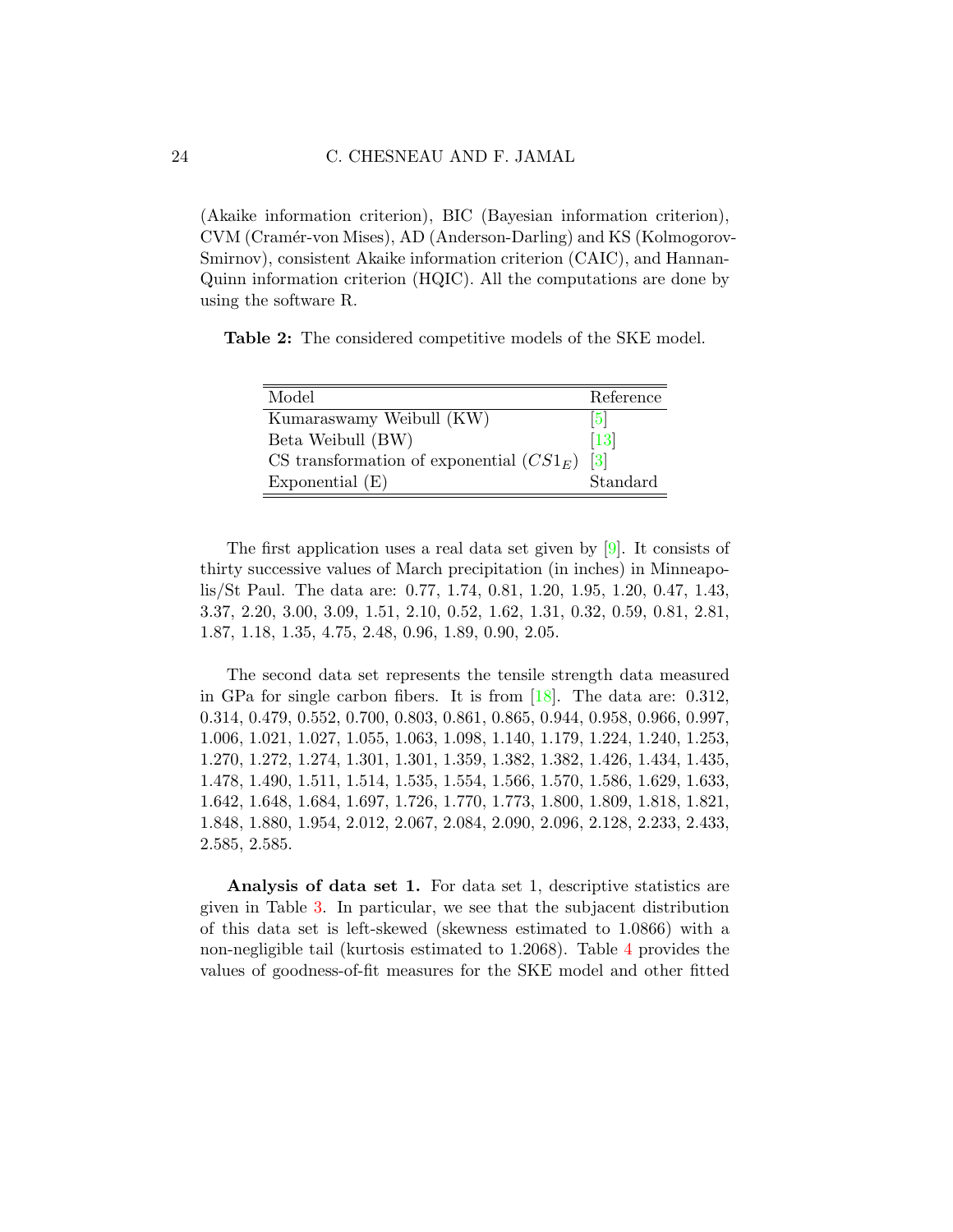models. We see that the SKE model has the lowest statistics, indicating that it provides a better fit to the considered competitors. The MLEs and their corresponding SEs (in parentheses) are listed in Table [5.](#page-25-0) The probability-probability (P-P), quantile-quantile (Q-Q), empirical probability density function (epdf) and empirical cumulative density function (ecdf) plots of the SKE are shown in Figure [5.](#page-25-1) In each case, a nice fit is observed, indicating that the SKE model is appropriate for the analysis of data set 1. To complete this analysis, we provide in Table [6](#page-26-0) the approximation confidence intervals of the parameters of the SKE model (see  $(20)$ ). The levels 95% and 99% are considered. Finally, a LR test with the hypotheses:  $H_0: a = b = 1$  versus  $H_1: a \neq 1$  or  $b \neq 1$ , is performed in Table  $7$  (the formulas  $(21)$  and  $(22)$  are used). The p-value, which is based on the chi-square distribution with 2 degree of freedom, satisfies p-value  $< 0.0001$ . This shows the importance of the parameters  $a$  and  $b$  in terms of fit for data set 1 in comparison to the former SE model.

<span id="page-24-0"></span>Table 3: Some descriptive statistics for data set 1.

| Statistics N Mean Median Variance skewness kurtosis |  |  |               |  |
|-----------------------------------------------------|--|--|---------------|--|
| Data set 1 30 1.6750 1.4700 1.0012                  |  |  | 1.0866 1.2068 |  |

Table 4: Goodness-of-fit measures for data set 1.

<span id="page-24-1"></span>

|  | Model $-\widehat{\ell}$ AIC BIC CAIC HQIC KS CVM AD                  |  |  |  |
|--|----------------------------------------------------------------------|--|--|--|
|  | SKE 36.8774 81.1549 85.3585 82.0780 82.4997 0.0635 0.0112 0.1041     |  |  |  |
|  | KW 37.9766 83.9533 89.5581 85.5533 85.7463 0.0681 0.0148 0.1065      |  |  |  |
|  | BW 38.0700 84.1400 89.7448 85.7400 85.9330 0.0631 0.0144 0.1045      |  |  |  |
|  | $CS1_E$ 41.8522 89.7045 93.9081 90.6276 91.0493 0.0964 0.0702 0.4887 |  |  |  |
|  | E 45.4743 92.9480 94.3499 93.0916 93.3970 0.2351 0.0195 0.1086       |  |  |  |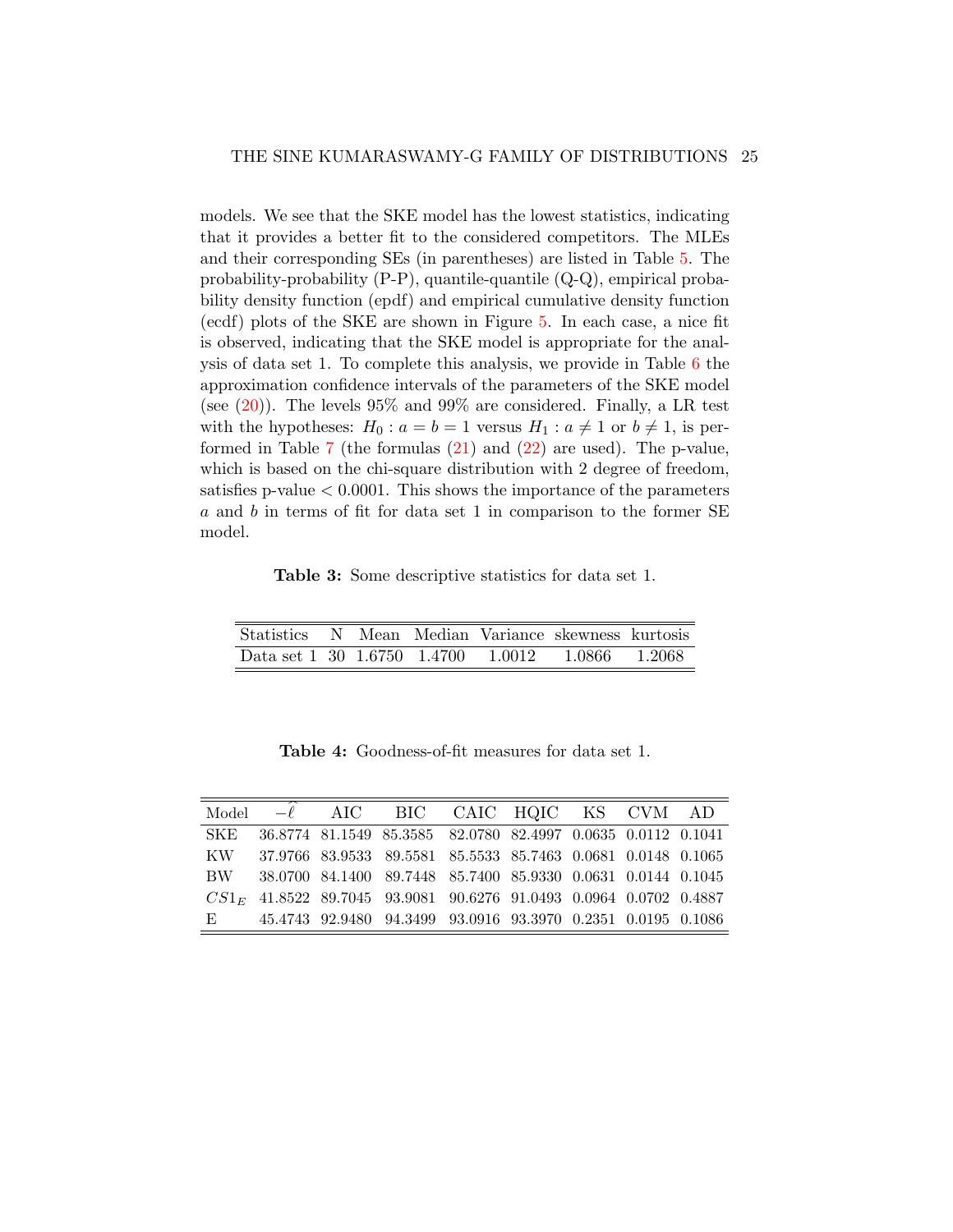| Model                       | Estimates |          |          |          |  |  |  |
|-----------------------------|-----------|----------|----------|----------|--|--|--|
| <b>SKE</b>                  | 3.7201    | 0.3802   | 1.5250   |          |  |  |  |
| $(a, b, \lambda)$           | (0.6010)  | (0.1086) | (0.2959) |          |  |  |  |
| KW                          | 2.8788    | 0.1685   | 2.9571   | 1.4502   |  |  |  |
| $(a, b, \alpha, \beta)$     | (1.4350)  | (0.0467) | (0.1595) | (0.1688) |  |  |  |
| BW                          | 0.3536    | 0.8078   | 4.4861   | 5.5074   |  |  |  |
| $(a, b, \alpha, \beta)$     | (2.7762)  | (0.9862) | (9.9203) | (2.1934) |  |  |  |
| $CS1_E$                     | 0.8412    | 9.7350   | 0.5383   |          |  |  |  |
| $(\alpha, \theta, \lambda)$ | (1.3128)  | (1.5192) | (0.0865) |          |  |  |  |
| F,                          | 0.5969    |          |          |          |  |  |  |
| $(\lambda)$                 | (0.1089)  |          |          |          |  |  |  |

<span id="page-25-0"></span>Table 5: MLEs and SEs (in parentheses) for data set 1.

<span id="page-25-1"></span>

Figure 5: P-P, Q-Q, epdf and ecdf plots of the SKE distribution for data set 1.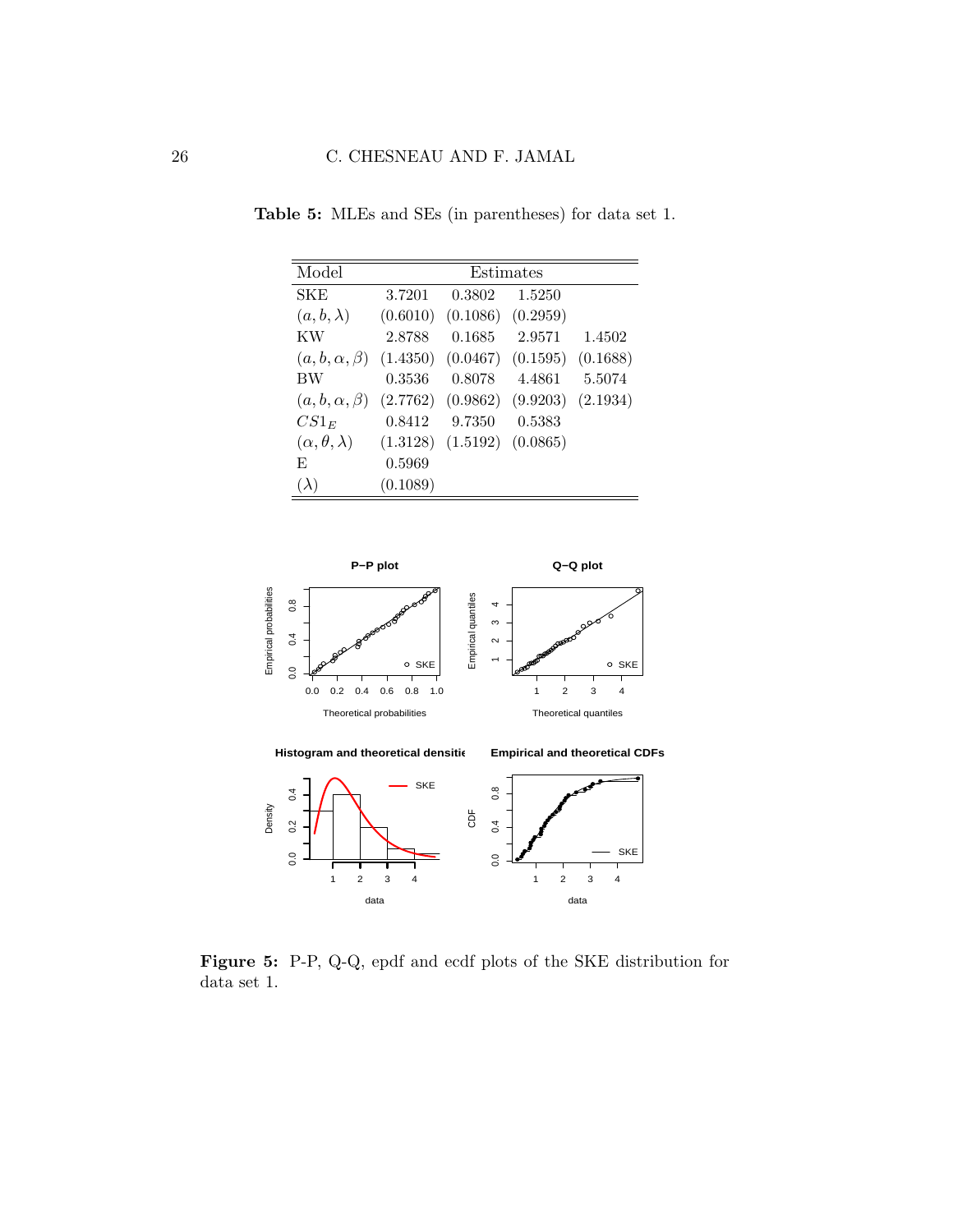<span id="page-26-0"></span>Table 6: Confidence intervals for the parameters of the SKE model for data set 1.

| -CI |                                                        |                                                      |
|-----|--------------------------------------------------------|------------------------------------------------------|
|     | $95\%$ [2.5421 4.4989] [0.1673 0.5930] [0.9450 2.1049] |                                                      |
|     |                                                        | 99\% [2.1695 5.2706] [0.1000 0.6603] [0.7615 2.2884] |

Table 7: LR test for data set 1.

<span id="page-26-1"></span>

| Idea                                                 | LR. | p-value |
|------------------------------------------------------|-----|---------|
| SKE versus SE [12] $a = b = 1$ 17.1938 < 0.001 (***) |     |         |

Analysis of data set 2. For data set 2, we adopt the same methodology to the one used for the analysis of data set 1. Thus, some descriptive statistics are presented in Table [8.](#page-27-0) Since the estimated skewness is close to zero, the subjacent distribution is near symmetric around its mean. The values of the goodness-of-fit measures for the SKE model and other fitted models are collected in Table [9,](#page-27-1) whereas the MLEs and their corresponding SEs are listed in Table [10.](#page-28-1) Again, we see that the SKE model has the lowest statistics, indicating that it is statistically superior to the competitors. The P-P, Q-Q, epdf and ecdf plots of the SKE are presented in Figure [6.](#page-27-2) We see nice fits, indicating that the SKE model is a good choice for the analysis of data set 2. Then, we provide the approximation confidence intervals of the parameters of the SKE model in Table [11,](#page-28-2) for the levels 95% and 99%. Finally, a LR test with the hypotheses:  $H_0: a = b = 1$  versus  $H_1: a \neq 1$  or  $b \neq 1$ , is performed in Table [12.](#page-29-3) The p-value satisfies p-value  $\lt$  0.0001, indicating that the SKE model is again preferable to the SE model.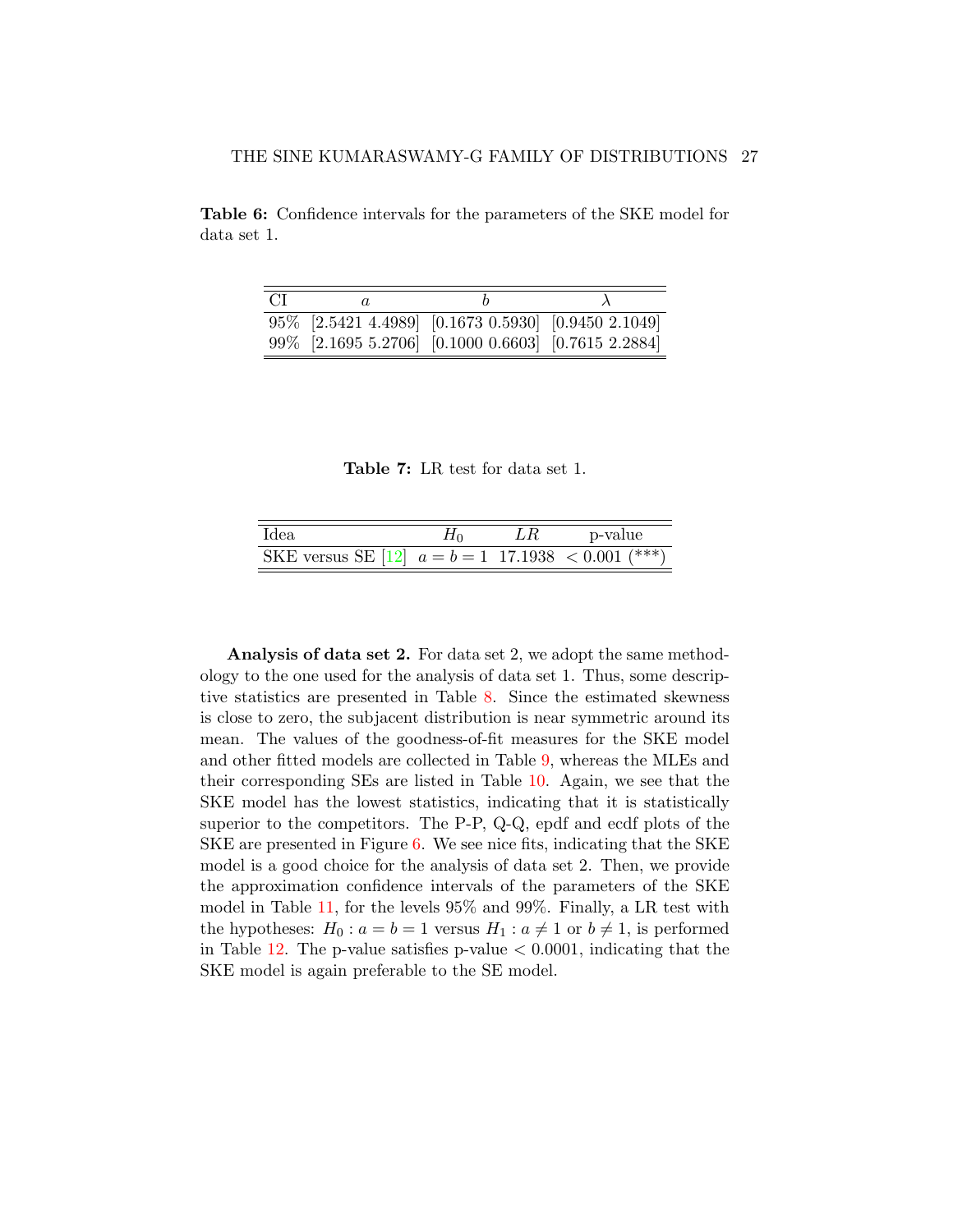### <span id="page-27-0"></span>28 C. CHESNEAU AND F. JAMAL

Table 8: Some descriptive statistics for data set 2.

| Statistics N Mean Median Variance skewness kurtosis  |  |  |  |
|------------------------------------------------------|--|--|--|
| Data set 2 69 1.4513 1.4780 0.2451 -0.02821 -0.05927 |  |  |  |

Table 9: Goodness-of-fit measures for data set 2.

<span id="page-27-1"></span>

|             | Model $-\hat{\ell}$ AIC BIC CAIC HQIC KS CVM AD                          |  |  |  |
|-------------|--------------------------------------------------------------------------|--|--|--|
|             | SKE 48.1311 104.2624 110.9647 104.6316 106.9214 0.0455 0.0211 0.1977     |  |  |  |
|             | KW 48.7684 105.5368 114.4733 106.1618 109.0822 0.0475 0.0226 0.1984      |  |  |  |
|             | BW 48.8954 105.7908 114.7272 106.4158 109.3362 0.0480 0.0256 0.2217      |  |  |  |
|             | $CS1_E$ 49.5405 105.0810 111.7833 105.4502 107.7400 0.0487 0.0279 0.1989 |  |  |  |
| $E_{\perp}$ | 94.7013 191.4026 193.6367 191.4623 192.2890 0.3622 0.1238 0.8712         |  |  |  |

<span id="page-27-2"></span>

Figure 6: P-P, Q-Q, epdf and ecdf plots of the SKE distribution for data set 2.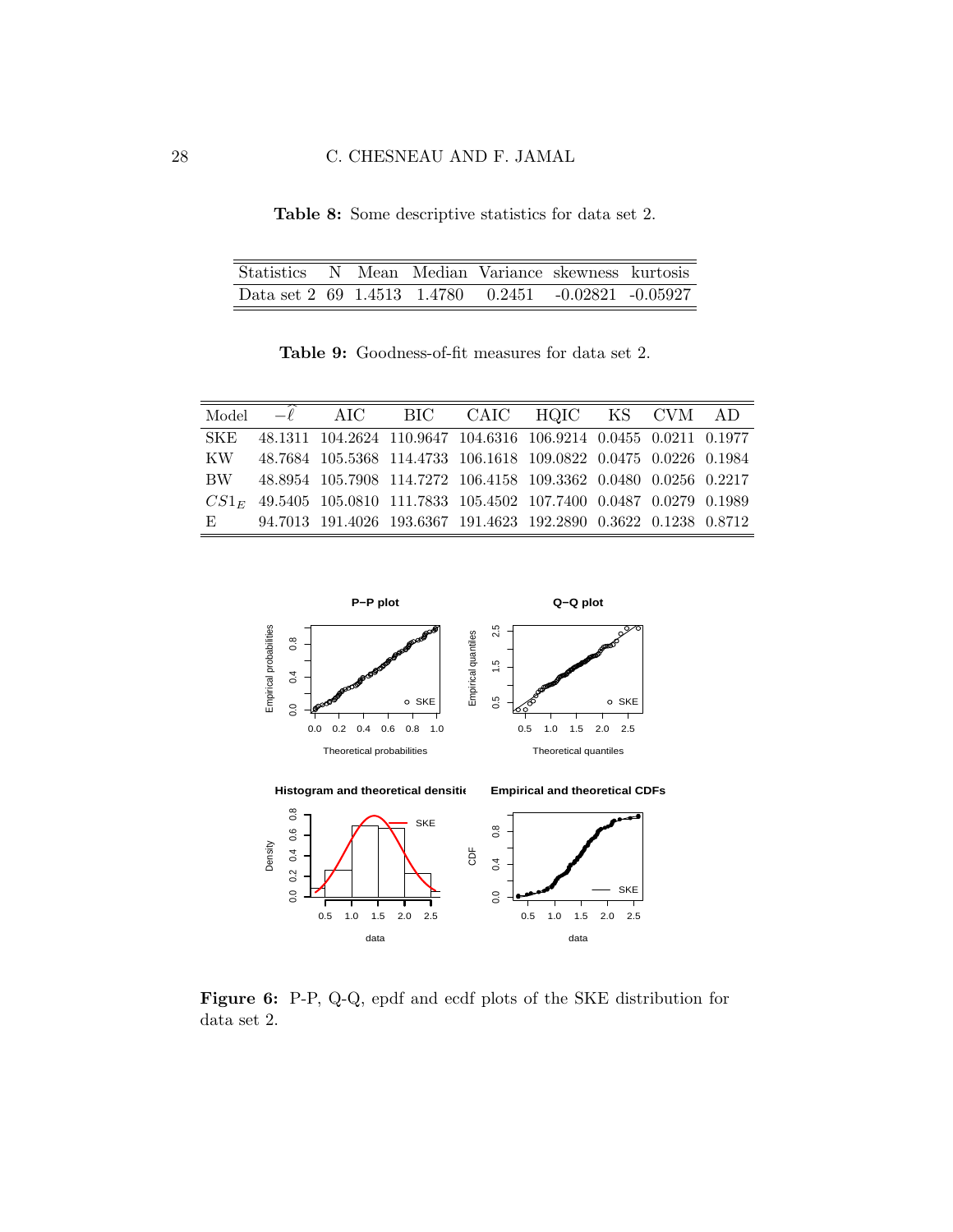| Model                       | Estimates |           |          |          |  |  |  |
|-----------------------------|-----------|-----------|----------|----------|--|--|--|
| SKE                         | 3.5848    | 50.6984   | 0.2100   |          |  |  |  |
| $(a, b, \lambda)$           | (0.5853)  | (4.0734)  | (0.1626) |          |  |  |  |
| KW                          | 0.7268    | 0.1621    | 1.0308   | 3.5369   |  |  |  |
| $(a, b, \alpha, \beta)$     | (0.0052)  | (0.0186)  | (0.0218) | (0.0086) |  |  |  |
| <b>BW</b>                   | 0.3585    | 3.7827    | 0.7813   | 5.7953   |  |  |  |
| $(a, b, \alpha, \beta)$     | (2.0367)  | (1.2916)  | (0.4105) | (2.5127) |  |  |  |
| $CS1_E$                     | 0.0916    | 10.7578   | 0.2785   |          |  |  |  |
| $(\alpha, \theta, \lambda)$ | (1.0176)  | (11.6449) | (0.0276) |          |  |  |  |
| F,                          | 0.5969    |           |          |          |  |  |  |
| $(\lambda)$                 | (0.1089)  |           |          |          |  |  |  |

<span id="page-28-1"></span>Table 10: MLEs and SEs (in parentheses) for data set 2.

<span id="page-28-2"></span>Table 11: Confidence intervals for the parameters of the SKE model for data set 2.

| -CI |                                                   |  |
|-----|---------------------------------------------------|--|
|     | 95\% [2.4376 4.3433] [42.7146 58.6822] [0 0.5286] |  |
|     | 99% [2.0747 5.0948] [40.1890 61.2077] [0 0.6295]  |  |

# <span id="page-28-0"></span>5 Conclusions

In the last decade, the trigonometric families of distributions have received a lot of attention, mainly thanks to their flexible properties in terms of fitting a wide variety of real data sets. In this study, we explore a natural extension of the sine-G family of distributions, called the sine Kumaraswamy-G family of distributions. We investigate its main mathematical properties, including asymptotes, quantile function, linear representations of the cumulative distribution and probability density functions, moments, skewness and kurtosis, incomplete moments, probability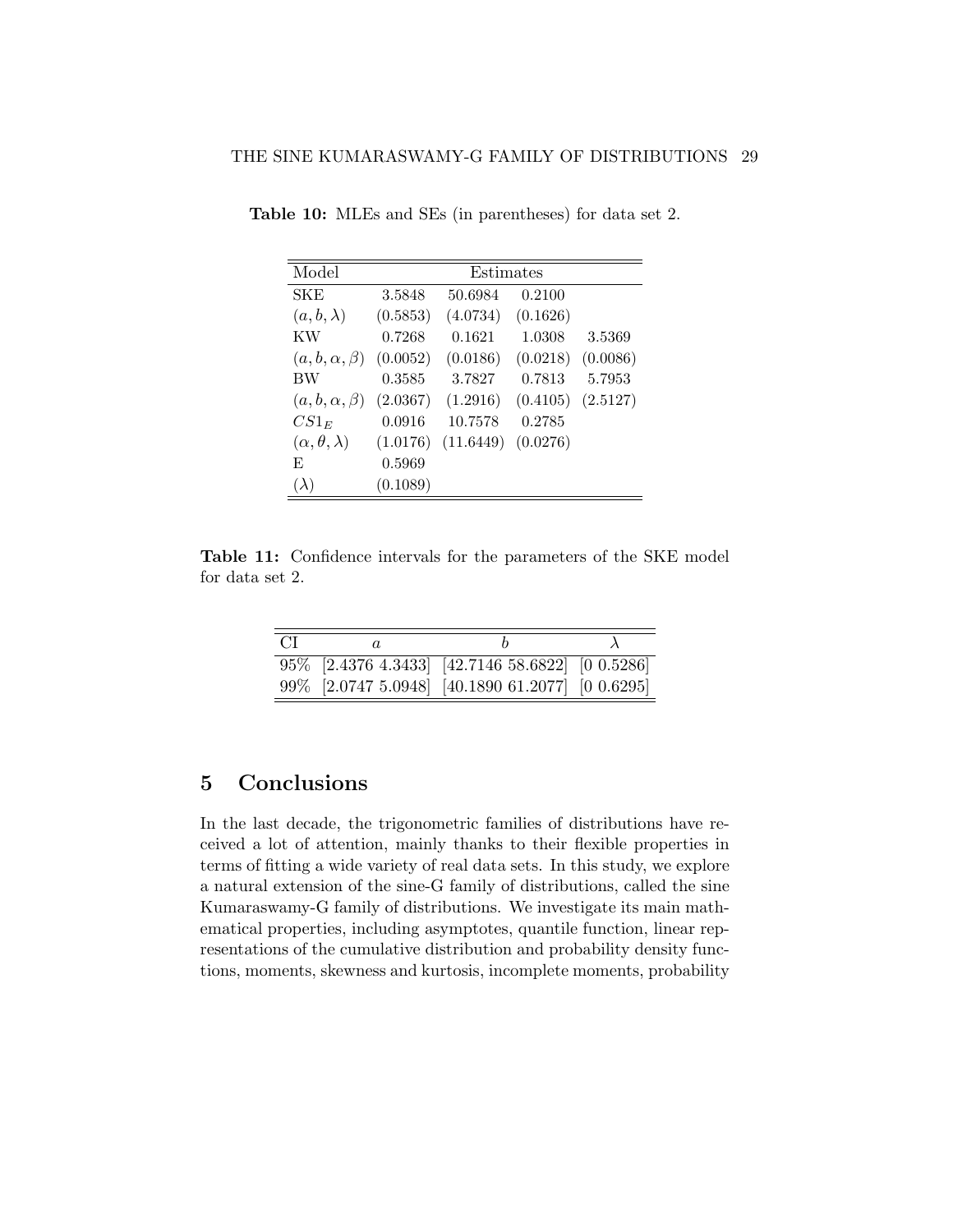Table 12: LR test for data set 2.

<span id="page-29-3"></span>

| Idea                                                 |  | p-value |
|------------------------------------------------------|--|---------|
| SKE versus SE [12] $a = b = 1$ 93.1404 < 0.001 (***) |  |         |

weighted moments and order statistics. Then, a special focus is done on the sine Kumaraswamy exponential distribution, a notable member of this family. After presenting its mathematical features, we study the ability of the related model in the fitting of data sets. The maximum likelihood method is used to estimate the unknown parameters and a simulation study gives numerical guarantees of their performance. Applications to two practical data sets are presented in detail, showing that the proposed model outperforms some strong well-established competitors in the literature. We hope that the sine Kumaraswamy-G family of distributions and the related perspective of models may attract wider applications in statistics in various areas.

#### Acknowledgments

We thank the referees for their constructive comments which have helped to improve the paper.

## References

- <span id="page-29-1"></span>[1] H. Al-Mofleh, On generating a new family of distributions using the tangent function, Pakistan J. Stat. Oper. Res., 14 (2018), 471-499.
- <span id="page-29-0"></span>[2] C. B. Ampadu, The Tan-G family of distributions with illustration to data in the health sciences, Phys. Sci. and Biophysics J., 3 (2019), 000125.
- <span id="page-29-2"></span>[3] C. Chesneau, H. S. Bakouch and T. Hussain, A new class of probability distributions via cosine and sine functions with applications, Comm. Statist. Simulation Comput., 48 (2019), 2287-2300.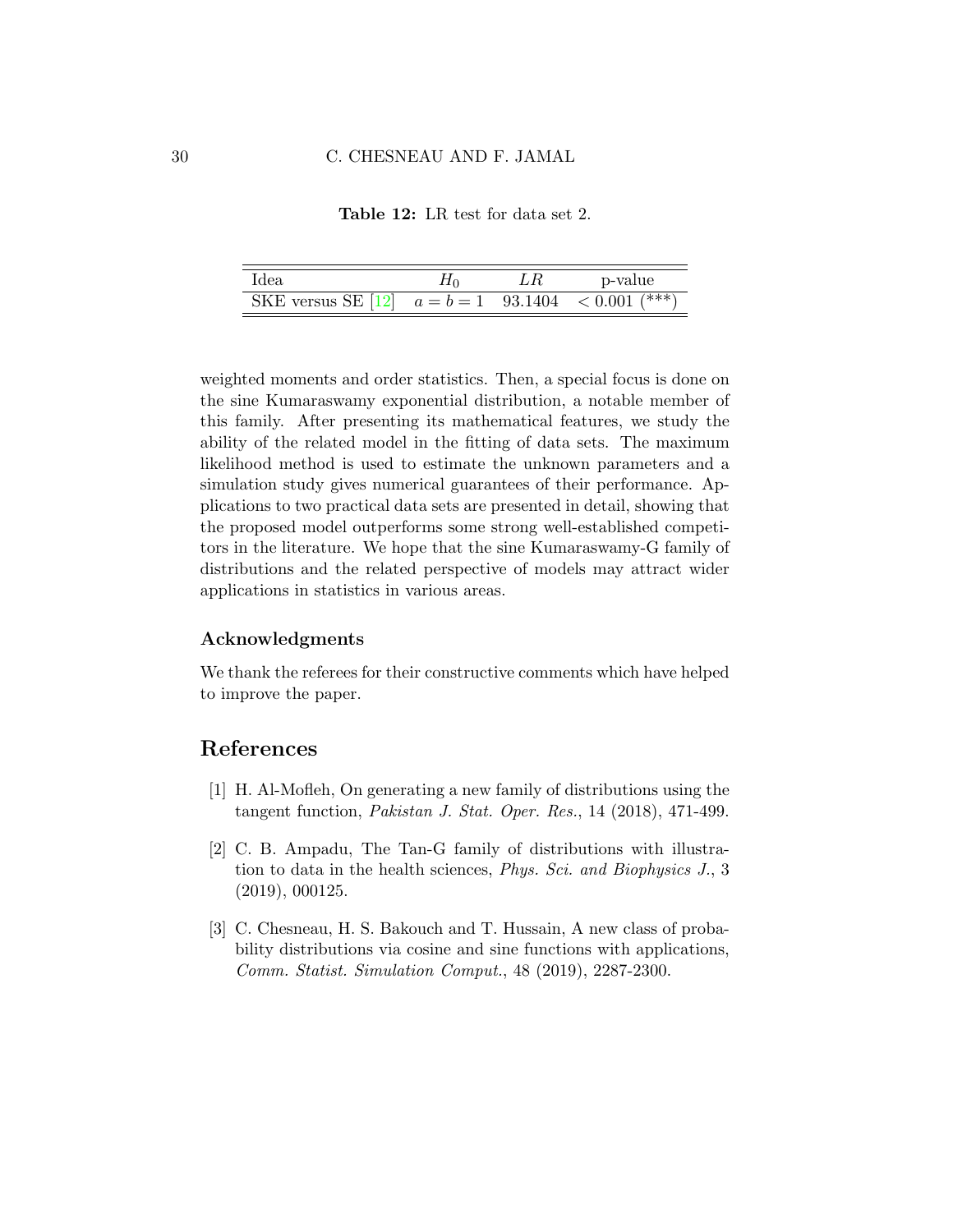- <span id="page-30-3"></span>[4] G. M. Cordeiro and M. de Castro, A new family of generalized distributions, J. Stat. Comput. Simul., 81 (2011), 883-893.
- <span id="page-30-9"></span>[5] G. M. Cordeiro, E. M. M. Ortega and S. Nadarajah, The Kumaraswamy Weibull distribution with application to failure data, J. Franklin Inst., 347 (2010), 1399-1429.
- <span id="page-30-8"></span>[6] H. A. David and H. N. Nagaraja, Order Statistics, John Wiley and Sons, New Jersey, 2003.
- <span id="page-30-4"></span>[7] M. A. R. de Pascoa, E. M. M. Ortega and G. M. Cordeiro, The Kumaraswamy Weibull distribution with application to failure data, J. Franklin Inst., 347 (2011), 1399-1429.
- <span id="page-30-7"></span>[8] I. S. Gradshteyn and I. M. Ryzhik, Table of Integrals, Series and Products, Academic Press, New York, 2000.
- <span id="page-30-11"></span>[9] D. Hinkley, On quick choice of power transformations, J. Roy. Statist. Soc. Ser. C, 26 (1977), 67-69.
- <span id="page-30-2"></span>[10] F. Jamal and C. Chesneau, A new family of polyno-expotrigonometric distributions with applications, Infin. Dimens. Anal. Quantum Probab. Relat. Top., 22 (2020), 1-15.
- <span id="page-30-5"></span>[11] J. F. Kenney and E. S. Keeping, Mathematics of Statistics, 3 edn, Chapman and Hall Ltd, New Jersey, 1962.
- <span id="page-30-0"></span>[12] D. Kumar, U. Singh and S. K. Singh, A new distribution using sine function- its application to bladder cancer patients data, J. Stat. Appl. Prob., 4 (2015), 417-427.
- <span id="page-30-10"></span>[13] C. Lee, F. Famoye and O. Olumolade, Beta-Weibull distribution: some properties and applications to censored data, J. Mod. Appl. Stat. Methods, 6 (2007), 173-186.
- <span id="page-30-1"></span>[14] Z. Mahmood, C. Chesneau and M. H. Tahir, A new sine-G family of distributions: properties and applications, Bull. Comput. Appl. Math., 7 (2019), 53-81.
- <span id="page-30-6"></span>[15] J. J. Moors, A quantile alternative for kurtosis, J. Roy. Statist. Soc. Ser. D, 37 (1988), 25-32.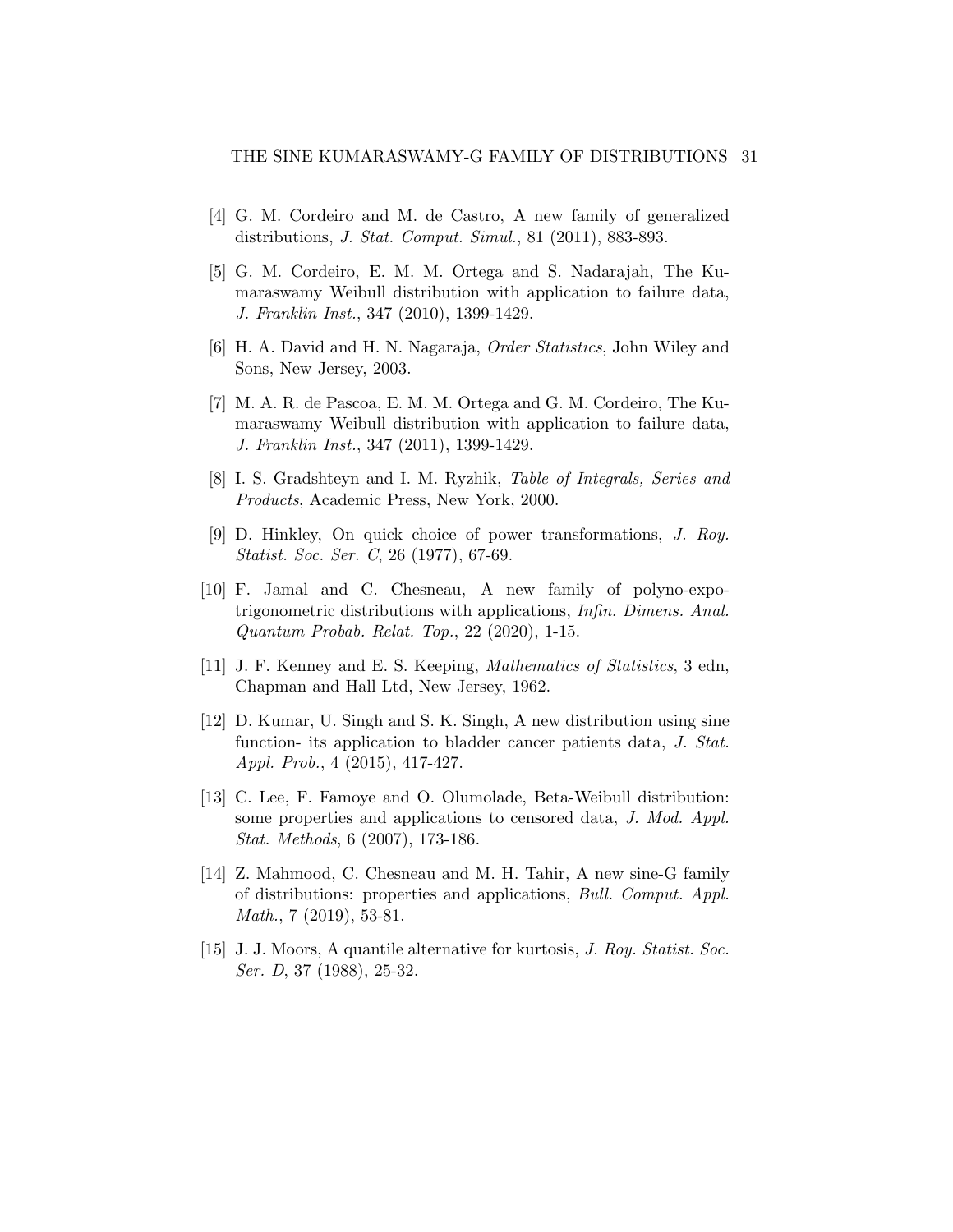- <span id="page-31-5"></span>[16] M. Pararai, G. Warahena-Liyanage and B. O. Oluyede, A new class of generalized inverse Weibull distribution with applications, J. Appl. Math. Bioinform., 4 (2014), 17-35.
- <span id="page-31-7"></span>[17] W. H. Press, A. A. Teukolsky, W. T. Vetterling and Y. B. P. Flanner, Numerical Recipes in C: The Art of Scientific Computing, 3 edn, Cambridge University Press, New York, 2007.
- <span id="page-31-8"></span>[18] M. Raqab, T. Madi and K. Debasis, Estimation of  $P(Y < X)$ for the 3-parameter generalized exponential distribution, Comm. Statist. Theory Methods, 37 (2008), 2854-2864.
- <span id="page-31-6"></span>[19] J. A. Rodrigues and A. P C. Silva, The exponentiated Kumaraswamy-exponential distribution, Br. J. Appl. Sci. Technol., 10 (2015), 1-12.
- <span id="page-31-0"></span>[20] L. Souza, New Trigonometric Classes of Probabilistic Distributions, Thesis, Universidade Federal Rural de Pernambuco, 2015.
- <span id="page-31-3"></span>[21] L. Souza, W. R. O. Junior, C. C. R. de Brito, C. Chesneau, R. L. Fernandes and T. A. E. Ferreira, Tan-G class of trigonometric distributions and its applications, *Cubo* (to appear) (2021).
- <span id="page-31-4"></span>[22] L. Souza, W. R. O. Junior, C. C. R. de Brito, C. Chesneau and T. A. E. Ferreira, Sec-G class of distributions: Properties and applications, preprint (2019).
- <span id="page-31-1"></span>[23] L. Souza, W. R. O. Junior, C. C. R. de Brito, C. Chesneau, T. A. E. Ferreira and L. Soares, On the Sin-G class of distributions: theory, model and application, J. Math. Model., 7 (2019), 357-379.
- <span id="page-31-2"></span>[24] L. Souza, W. R. O. Junior, C. C. R. de Brito, C. Chesneau, T. A. E. Ferreira and L. Soares, General properties for the Cos-G class of distributions with applications, *Eurasian Bull. J.*, 2 (2019), 63-79.

#### Christophe Chesneau

Department of Mathematics Assistant Professor LMNO, University of Caen-Normandie Caen, France